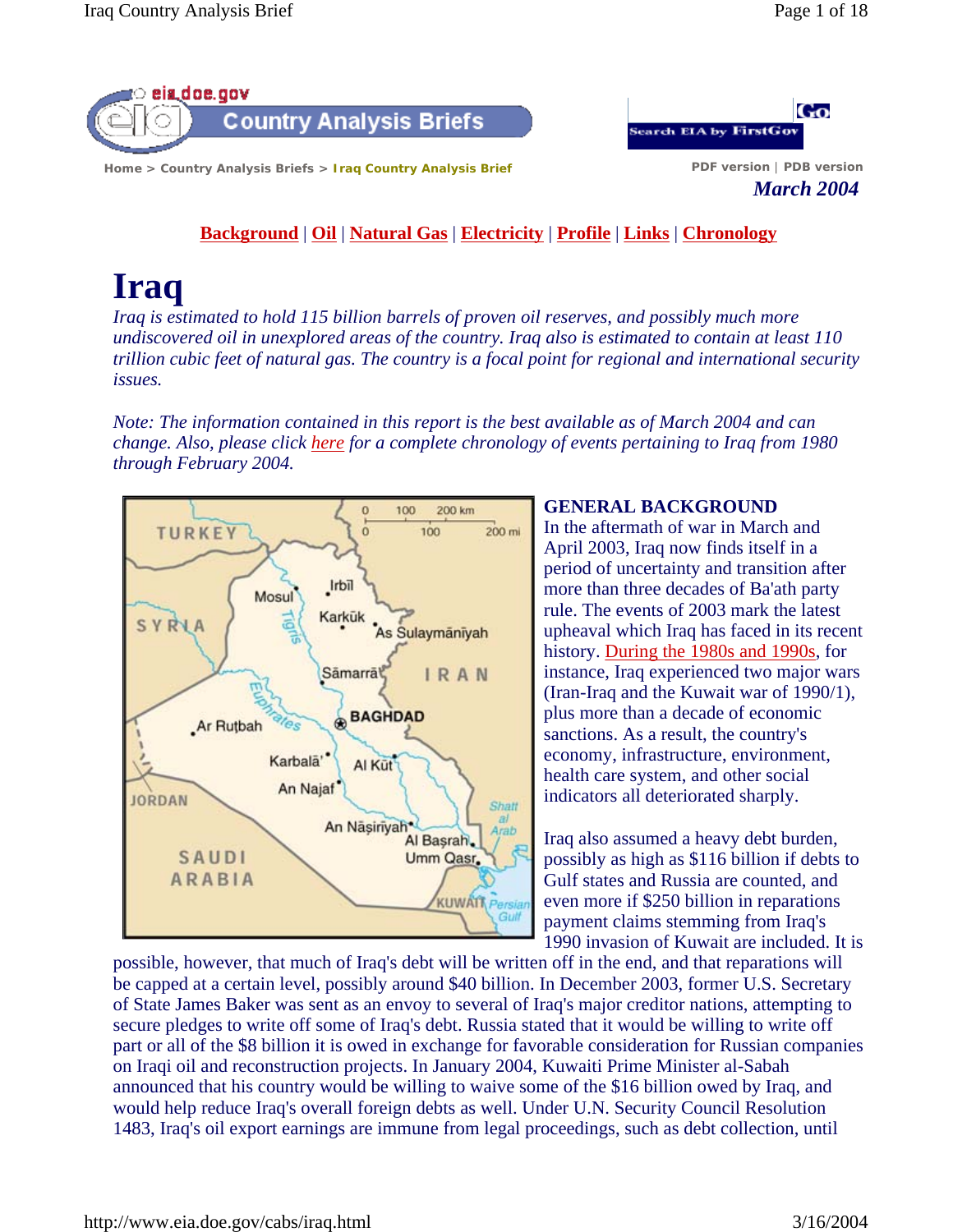## the end of 2007.

Now, with the regime of former President Saddam Hussein no longer in power, the country is being governed temporarily by a "Coalition Provisional Authority (CPA)" led by the United States and the United Kingdom. On May 6, 2003, President Bush named Ambassador L. Paul Bremer as presidential envoy to, and senior CPA official in, Iraq. Current plans call for a handover of power from the CPA to a transitional Iraqi authority on June 30, 2004. In addition to the CPA, there is a 25-member "Governing Council" made up of leading Iraqis, which met for the first time on July 13, 2003. The Governing Council's goals are to help rebuild Iraq as well as to prepare for "full, free and fair democratic elections." On March 8, 2004, the Governing Council signed an interim constitution after last-minute objections were overcome. A permanent constitution is to be written following national elections at some point during 2004 or 2005. The U.S.-led Office of Reconstruction and Humanitarian Assistance (ORHA), the US Army Corps of Engineers (USACE), private contractors like Halliburton (and its subsidiary, Kellogg Brown & Root - KBR), non-governmental organizations, and coalition military forces are also actively involved in helping to rebuild Iraq.

Although Iraq's unemployment rate remains high (perhaps 28%-50%), the overall Iraqi economy appears to be recovering rapidly from its condition just after the war. For 2004, Iraqi real GDP growth is forecast (by Global Insight) to reach 39.7%, following a 21.2% decline in 2003, on top of more than a decade of economic stagnation and decline. GDP growth during 2004 assumes continued increases in Iraqi oil production (and export revenues). On October 15, 2003, a new Iraqi currency -- the "New Iraqi Dinar" (NID) -- was introduced, replacing the "old dinar" and the "Swiss dinar" used in the north of the country. Since then, the NID has appreciated sharply, from around 1,950 NID per \$U.S. then to around 1,300 NID per \$U.S. by late January 2004. In another positive sign, in early February 2004, Iraq was granted observer status at the World Trade Organization (WTO), a possible sign that the country is being reintegrated into the world economy.

In July 2003, World Bank President James Wolfensohn stated that Bank assistance for Iraq's reconstruction could come after "a constitution and an elected government" were in place. Total, long-term Iraqi reconstruction costs could run to \$100 billion or higher, with the World Bank estimating costs of \$55 billion over the next three years alone. In October 2003, a donors conference in Madrid resulted in pledges of \$33 billion for the International Reconstruction Facility Fund for Iraq (IRFFI). In late February 2004, the donor countries pledged that \$1 billion would be injected into trust funds run by the United Nations and the World Bank during 2004. Iraq's interim Planning Minister, Mehdi al Hafidh, stated that Iraq would need \$4 billion for 2004. In addition to foreign aid, Iraqis living abroad reportedly have been sending an estimated \$5 million per day to Iraq's private banks. Also, the U.S. Congress in November 2003 authorized \$18.7 billion for Iraq in a "supplemental allocation" aimed at boosting Iraqi reconstruction and economic development.

In May 2003, the U.N. Security Council passed Resolution 1483, lifting sanctions on Iraq, phasing out the 6-year-old U.N. "Oil-for-Food" program over six months (the program ended on November 21, 2003), and designating a U.N. "special representative" to assist Iraq in its reconstruction efforts. In addition, according to the U.S. State Department, the resolution "stresse[d] the right of the Iraqi people to freely determine their own political future and control their own natural resources" (including oil), "encourage[d] international support for Iraq's recovery," and "enliste[d] the support of international financial institutions" in this effort. In June 2003, Paul Bremer suggested that revenues from oil sales "could be distributed to Iraq's citizens as 'dividends', along the lines of the system used by the State of Alaska." Currently, the revenues go into an Iraqi Development Fund, under control of the CPA.

On May 27, 2003, the U.S. Treasury Department lifted most U.S. sanctions on Iraq, thereby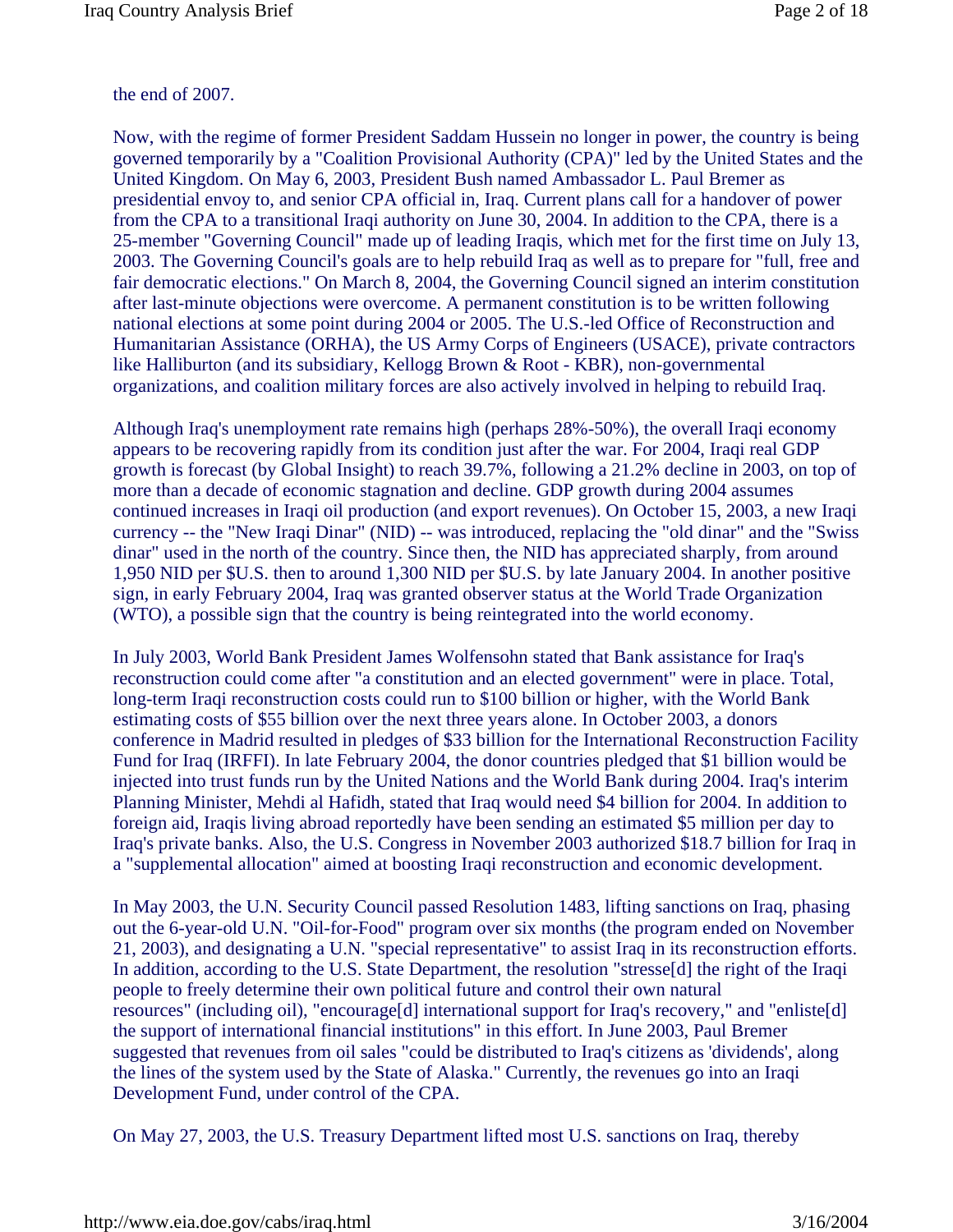implementing U.N. Security Council Resolution 1483. For over a decade after Iraq's invasion of Kuwait in 1990, the United States had maintained unilateral economic sanctions against Iraq. Executive Order #12722 (August 2, 1990) imposed a complete trade embargo, and Executive Order #12724 (August 9, 1990) imposed additional restrictions. Under U.S. sanctions, goods or services were not permitted to be imported from or exported to Iraq, with the exception of the U.N. "oil-forfood" program. On December 5, 2003, Deputy Defense Secretary Paul Wolfowitz issued a memo stating that only those countries on an approved list could compete for contracts in Iraq.

#### **OIL**

On September 1, 2003, Ibrahim Bahr al-Uloum, a former Iraqi exile, was appointed Iraq's first postwar oil minister by the country's Governing Council. Uloum replaced Thamir Ghadban, who had been the acting oil minister since May 4, 2003. In November 2003, Ghadban was appointed as an advisor to al-Uloum, along with several others. These included: Abdul Saheb Qutub for the upstream (North Oil Company, South Oil Company, Iraq Drilling Co., Oil Exploration Co.); Shumkhi Farraj for the State Oil Marketing Organization (SOMO); and Ahmad al-Brifkani for the downstream (three major refineries) plus the North and South Gas companies. In early August 2003, the CPA put the cost of rehabilitating Iraq's oil sector to its pre-war state at \$1.144 billion, and the time frame to do so at nine months. Much of this work is being performed by KBR under the supervision of the USACE and the "Restoration of Iraqi Oil" (RIO) program. In late January 2004, USACE awarded two major upstream contracts, worth \$1.9 billion, under RIO 2. Contracts went to KBR (for \$1.2 billion) in the south; Parsons and Australia's Worley (for \$800 million) in the north.

According to the *Oil and Gas Journal*, Iraq contains 115 billion barrels of proven oil reserves, the third largest in the world (behind Saudi Arabia and Canada). Estimates of Iraq's oil reserves and resources vary widely, however, given that only 10% or so of the country has been explored. Some analysts (the Baker Institute, Center for Global Energy Studies, the Federation of American Scientists, etc.) believe, for instance, that deep oil-bearing formations located mainly in the vast Western Desert region, for instance, could yield large additional oil resources (possibly another 100 billion barrels or more), but have not been explored. Other analysts, such as the US Geological Survey, are not as optimistic, with median estimates for additional oil reserves closer to 45 billion barrels.

Iraqi oil development began in 1901, with the first well (Chia Surkh-1) drilled. The Iraq National Oil Company (INOC) was formed in 1964, and with Iraqi oil nationalization between 1972 and 1975, INOC took over from the international oil companies previously running the country's oil industry. In 1987, INOC was dissolved and merged with the Ministry of Oil. In early March 2004, U.S. oil advisor Robert McKee said that the CPA was considering resurrecting INOC ("helping set up a mechanism that allows [Iraq] to have a state oil company, but also allows a significant outside investment into the industry"). Currently, a variety of companies are involved in exploring, producing, transporting and refining Iraq's oil.

According to Tariq Shafiq, a founding Vice President of INOC and currently director of Petrolog and Associates, Iraq's oil development and production costs are amongst the lowest in the world, ranging from as low as \$750 million for each additional million bbl/d day in Kirkuk, to \$1.6 billion per million bbl/d near Rumaila, and as high as \$3 billion per million bbl/d for smaller fields in the northwestern part of the country. In contrast, Cambridge Energy Research Associates (CERA) estimates an average cost for Iraqi oil development of \$3.5 billion per million bbl/d for the country as a whole, which is higher than Tariq Shafiq's estimates, but still relatively low by world standards. Either way, Iraq is considered a highly attractive oil prospect, with only 17 of 80 discovered fields having been developed, and few deep wells compared to its neighbors. Overall, only about 2,300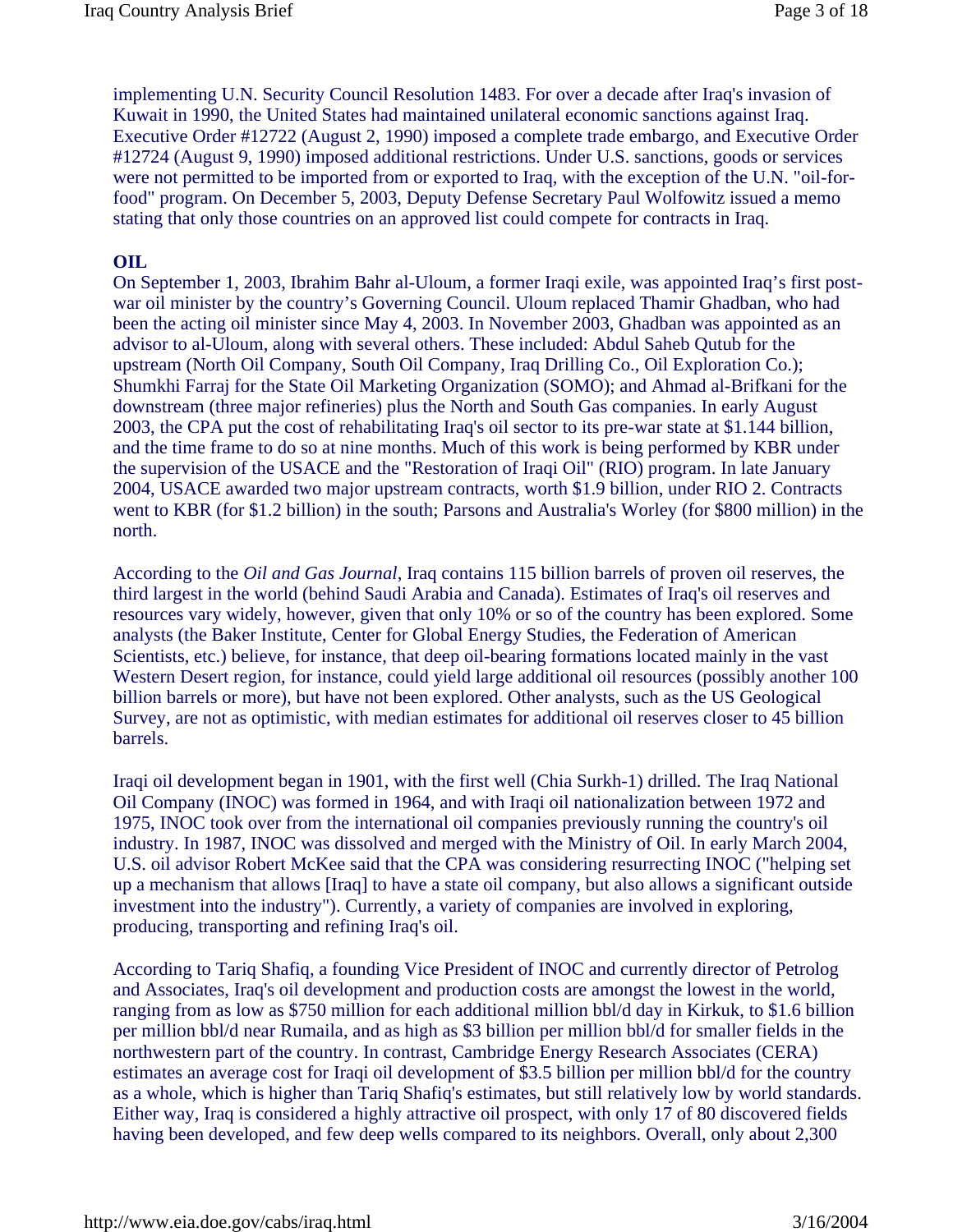wells reportedly have been drilled in Iraq (of which about 1,600 are actually producing oil), compared to around 1 million wells in Texas for instance.

In addition, Iraq generally has not had access to the latest, state-of-the-art oil industry technology (i.e., 3D seismic, directional or deep drilling, gas injection), sufficient spare parts, and investment in general throughout most of the 1990s. Instead, Iraq reportedly utilized sub-standard engineering techniques (i.e., overpumping, water injection/"flooding"), obsolete technology, and systems in various states of decay (i.e., corroded well casings) in order to sustain production. In the long run, reversal of all these practices and utilization of the most modern techniques, combined with development of both discovered fields as well as new ones, could result in Iraq's oil output increasing by several million barrels per day. In February 2004, former Iraqi Oil Minister Issam al-Chalabi stated that recent efforts to boost Iraqi production might be harming the country's oil reserves.



Iraqi oil reserves vary widely in quality, with API gravities in the  $22^{\circ}$  (heavy) to  $35^{\circ}$  (medium-light) range. Iraq's main export crudes come from the country's two largest active fields: Rumaila and Kirkuk. The southern Rumaila field, which extends a short distance into Kuwaiti territory, has around 663 wells and produces three streams: Basra Regular; Basra Medium (normally  $30^{\circ}$  API, 2.6% sulfur); and Basra Heavy (normally  $22^{\circ}$ -24 $^{\circ}$ API, 3.4% sulfur). Basra Blend normally averages around 32<sup>o</sup> API, 1.95% sulfur, but reportedly is heavier and more sour currently at around  $29-30^{\circ}$  API and  $2\%$  + sulfur content.

The northern Kirkuk field, first discovered in 1927, forms the basis for northern Iraqi oil production. Kirkuk, with an estimated 8.7 billion barrels of remaining reserves, normally produces 35<sup>o</sup> API, 1.97% sulfur crude, although the API gravity and sulfur content both reportedly deteriorated sharply in the months just preceding the war. Kirkuk's gravity, for instance, had declined to around 32<sup>o</sup>-33<sup>o</sup> API, while sulfur content had risen above 2%. Declining crude oil qualities -- and an increased "water cut" as well -- was likely the result of overpumping -- as high as 680,000 bbl/d, well above the field's estimated optimal production rate of 250,000 bbl/d-- as Iraq attempted to sell as much oil as possible in the months leading up to the March/April 2003 war. Prewar, Bai Hassan, Jambur, Khabbaz, Ajil (formerly "Saddam"), and Ain Zalah-Butmah-Safaia were the other oil fields in northern Iraq. An estimated 60% of Northern Oil Company's (NOC) facilities in northern and central Iraq were damaged during the Gulf War.

Another major Iraqi oil field is the 11-billion barrel East Baghdad field, which came online in April 1989. Prior to the war, this centrally-located field currently produced around 50,000 bbl/d of heavy,  $23<sup>o</sup>$  API oil as well as 30 million cubic feet per day (Mmcf/d) of associated natural gas.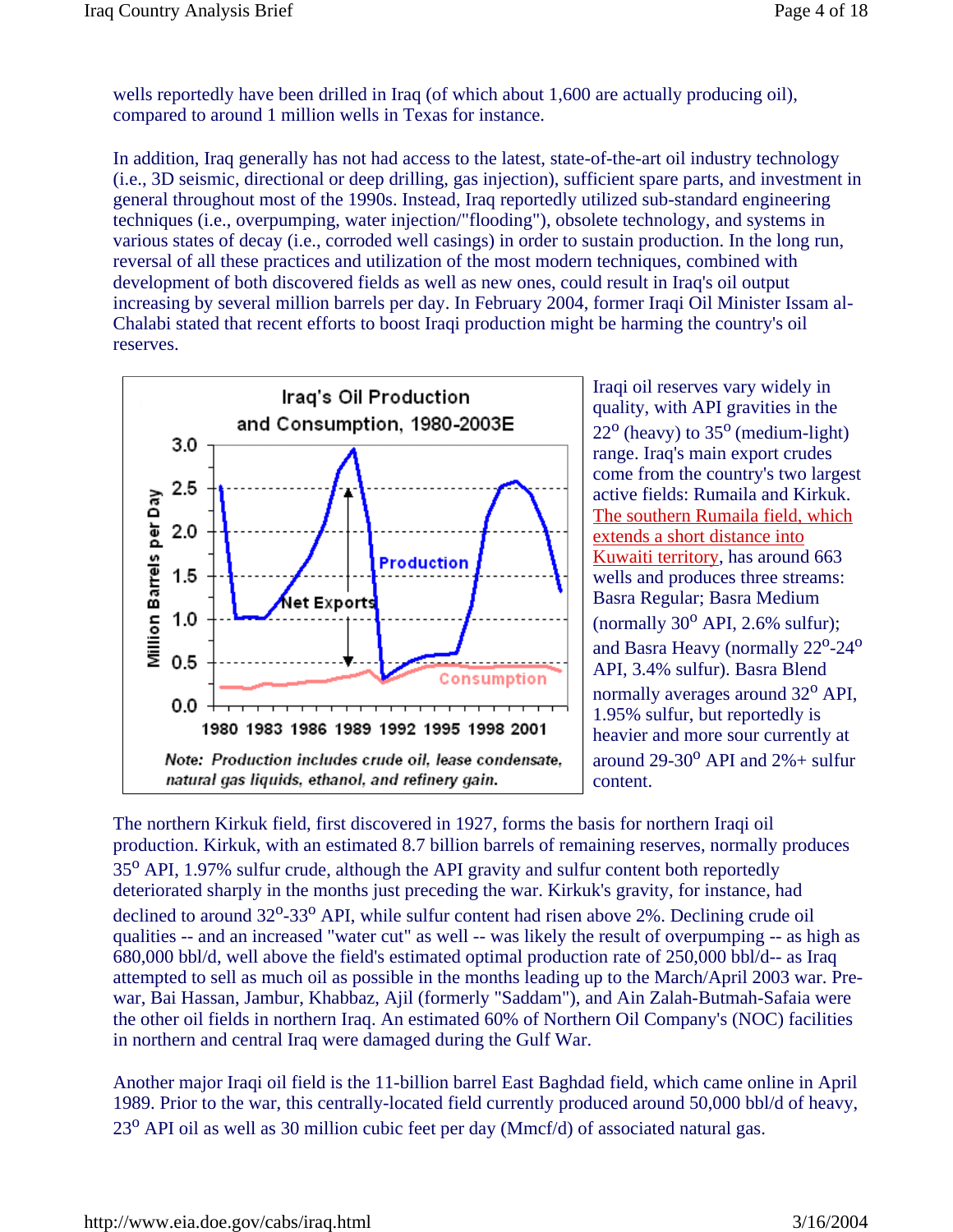For 2004, the United States has budgeted \$1.7 billion for Iraqi oil sector reconstruction, of which \$809 million is slated for construction, \$501 million for import of refined oil products, \$323 million for equipment and raw materials, and \$68 million for infrastructure security.

#### **Production**

During the war, 7 Iraqi oil wells were set on fire, out of around 1,500 total wells. On April 14, 2003, the last of these fires were extinguished at the South Rumaila field. This was considered a significant accomplishment, given pre-war speculation that Iraq might set many of its oilfields ablaze as it did with Kuwaiti oilfields in 1991. However, in spite of the fact that little damage was done to Iraq's oil fields during the war itself, looting and sabotage after the war ended was highly destructive, accounting for perhaps 80% of total damage.

On April 22, 2003, the first oil production since the start of the war began at the Rumaila field, with the restart of an important gas/oil separation plant (GOSP). Starting in mid-May 2003, the USACE - - which has the lead in restoring Iraq's oil output to pre-war levels -- began a major effort to ramp up production in the country. As of mid-March 2004, Iraqi oil output was fluctuating somewhat, but generally was averaging around 2.4-2.5 million barrels per day (bbl/d) on a "gross" basis.

For much of the past year, some Iraqi oil -- perhaps 200,000-300,000 bbl/d -- has been reinjected into northern oil reservoirs due to constraints on both domestic processing ability as well as export outlets. With the opening of the Kirkuk-Ceyhan oil pipeline, however, this practice may come to an end. According to the U.N. Joint Logistics Centre (JLC), in August 2003 "about 40% of [northern Iraqi] production [was being] transferred to the Baiji refinery, with the balance reinjected into the fields, ostensibly to maintain pressure. This is a most unusual practice but extraction of the surplus crude is necessary to produce much needed LPG. It means, however, that crude oil production is overstated by the volume reinjected (it not being available for refining or export, but counted as production). The reinjected crude may be lost forever." Meanwhile, the USACE has stated that its mission was to focus on war-damaged, above-ground oil facilities, not "redeveloping the oil fields," with Iraqi engineers reportedly estimating that expected recovery rates at Kirkuk have fallen as low as 9%, far below industry norms.

On August 13, 2003, Iraq's main oil export pipeline from its main northern oilfield of Kirkuk to the Turkish port of Ceyhan reopened (see below for more details), but the line was shut down once again shortly thereafter due to sabotage on August 15 and 17. The pipeline reopened once again in early March 2004. Iraq currently is aiming to increase its exports to around 2.0 million bbl/d by the end of Marchl 2004, but this goal depends in large part on security being maintained. Between April 2003 and the end of the year, there were an estimated 86 attacks on Iraqi oil infrastructure, including the country's 4,350-mile-long pipeline system and 11,000-mile-long power grid. In response, the U.S. military set up a 9,700-person force, called Task Force Shield, to guard Iraq's oil infrastructure, particularly the Kirkuk-Ceyhan line. Under Saddam Hussein, Iraqi pipelines were guarded in part by local tribes, and in part by two army divisions dedicated to the task.

Historically, Iraqi production peaked in December 1979 at 3.7 million bbl/d, and then in July 1990, just prior to its invasion of Kuwait, at 3.5 million bbl/d. From 1991, Iraqi oil output increased slowly, to 600,000 bbl/d in 1996. With Iraq's acceptance in late 1996 of U.N. Resolution 986, which allowed limited Iraqi oil exports in exchange for food and other supplies ("oil-for-food"), the country's oil output began increasing more rapidly, to 1.2 million bbl/d in 1997, 2.2 million bbl/d in 1998, and around 2.5 million bbl/d during 1999-2001. Between December 1996 and March 20, 2003, some 3.4 billion barrels of Iraqi oil valued at about \$65 billion were exported under the oilfor-food program. According to the United Nations, 72% of the total was allocated towards humanitarian needs, with the balance going to: Gulf War reparations through a Compensation Fund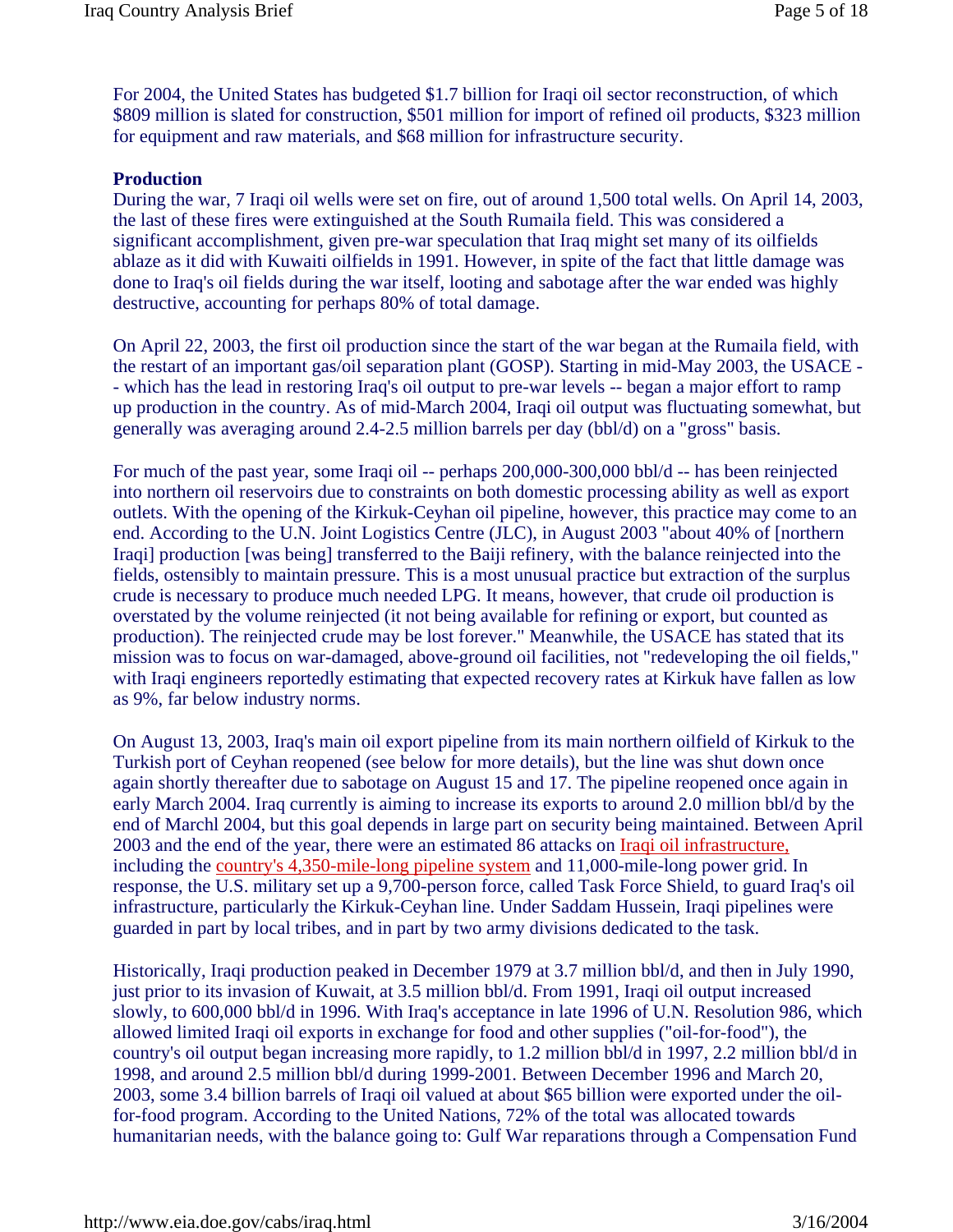(25% since December 2000); UN administrative and operational costs for the program (2.2%) and costs for weapons inspection (0.8%). In addition, there is evidence that billions of dollars went to such things as palaces for Saddam Hussein and into secret accounts.

During 2003, Iraqi oil production averaged 1.33 million bbl/d, down from 2.04 million bbl/d in 2002, 2.45 million bbl/d in 2001, and 2.69 million bbl/d in 2000. Iraqi monthly oil output increased in the last few months of 2002 and into early 2003, peaking at around 2.58 million bbl/d in January 2003, just before the war. As of early March 2004, Iraqi production (on a net basis) had reached perhaps 2.2 million bbl/d, with "gross" production (including reinjection) of around 2.4 million bbl/d. Although Iraq is a member of OPEC, its oil output has not been constrained by OPEC quotas since it resumed oil exports in December 1996.

Prior to the latest war, oil industry experts generally assessed Iraq's sustainable production capacity at no higher than about 2.8-3.0 million bbl/d, with net export potential of around 2.3-2.5 million bbl/d (including smuggled oil). Approximately 2 million bbl/d of Iraq's production pre-war capacity came from oil fields in the southern part of the country, particularly North Rumaila (0.8 million bbl/d), South Rumaila (0.5 million bbl/d), West Qurnah (250,000 bbl/d at the end of 2002), Az Zubair (200,000-240,000 bbl/d), Misan/Buzurgan (100,000 bbl/d), Majnoon (50,000 bbl/d), Jabal Fauqi (50,000 bbl/d), Abu Ghurab (40,000 bbl/d), and Luhais (30,000-50,000 bbl/d). Iraq's remaining pre-war oil production capacity was located in the northern and central fields of Kirkuk (around 550,000-700,000 bbl/d), Bai Hassan (100,000-150,000 bbl/d), Jambur (75,000-100,000 bbl/d), Khabbaz (30,000 bbl/d), Ajil (formerly "Saddam," 25,000 bbl/d), East Baghdad (20,000 bbl/d), and 'Ayn Zalah/Batmah (17,000-20,000 bbl/d).

Among other challenges in maintaining, let alone increasing, oil production capacity, were Iraq's battle with "water cut" (damaging intrusion of water into oil reservoirs) especially in the south. In 2000, Saybolt International had reported that NOC and SOC were able to increase their oil production through use of short-term techniques not generally considered acceptable in the oil industry (i.e., "water flooding," injection of refined oil products into crude reservoirs). The Saybolt report now appears to have been largely accurate. In addition, a U.N. report in June 2001 said that Iraqi oil production capacity would fall sharply unless technical and infrastructure problems were addressed. Oil market consultants PFC Energy have stated that "unless water injection used to maintain pressure in the southern fields is restarted, there is a strong possibility that [they] will go into more rapid decline and suffer permanent reservoir damage." PFC added that "this means the rehabilitation work at the Garmat Ali water processing plant is crucial." U.N. oil experts reportedly have estimated that some reservoirs in southern Iraq have been so badly managed that their ultimate recovery rates might be only 15%-25%, well below the 35%-60% usually seen in the oil industry.

Iraq's southern oil industry was decimated in the 1990/1991 Gulf War, with production capacity falling to 75,000 bbl/d in mid-1991. That war resulted in destruction of gathering centers and compression/degassing stations at Rumaila, storage facilities, the 1.6-million bbl/d (nameplate capacity) Mina al-Bakr/Basra export terminal, and pumping stations along the 1.4-million bbl/d (pre-war capacity) Iraqi Strategic (North-South) Pipeline. Seven other sizable fields remain damaged or partially mothballed. These include Zubair, Luhais, Suba, Buzurgan, Abu Ghirab, and Fauqi. Generally speaking, oilfield development plans were put on hold following Iraq's invasion of Kuwait, with Iraqi efforts focused on maintaining production at existing fields.

#### **Exports**

Iraqi oil sales and exports currently are being handled by SOMO, under CPA supervision. SOMO operations were seriously disrupted by war and turmoil during 2003, but the organization has now been reconstituted and has resumed many of its operations. On June 5, 2003, SOMO issued its first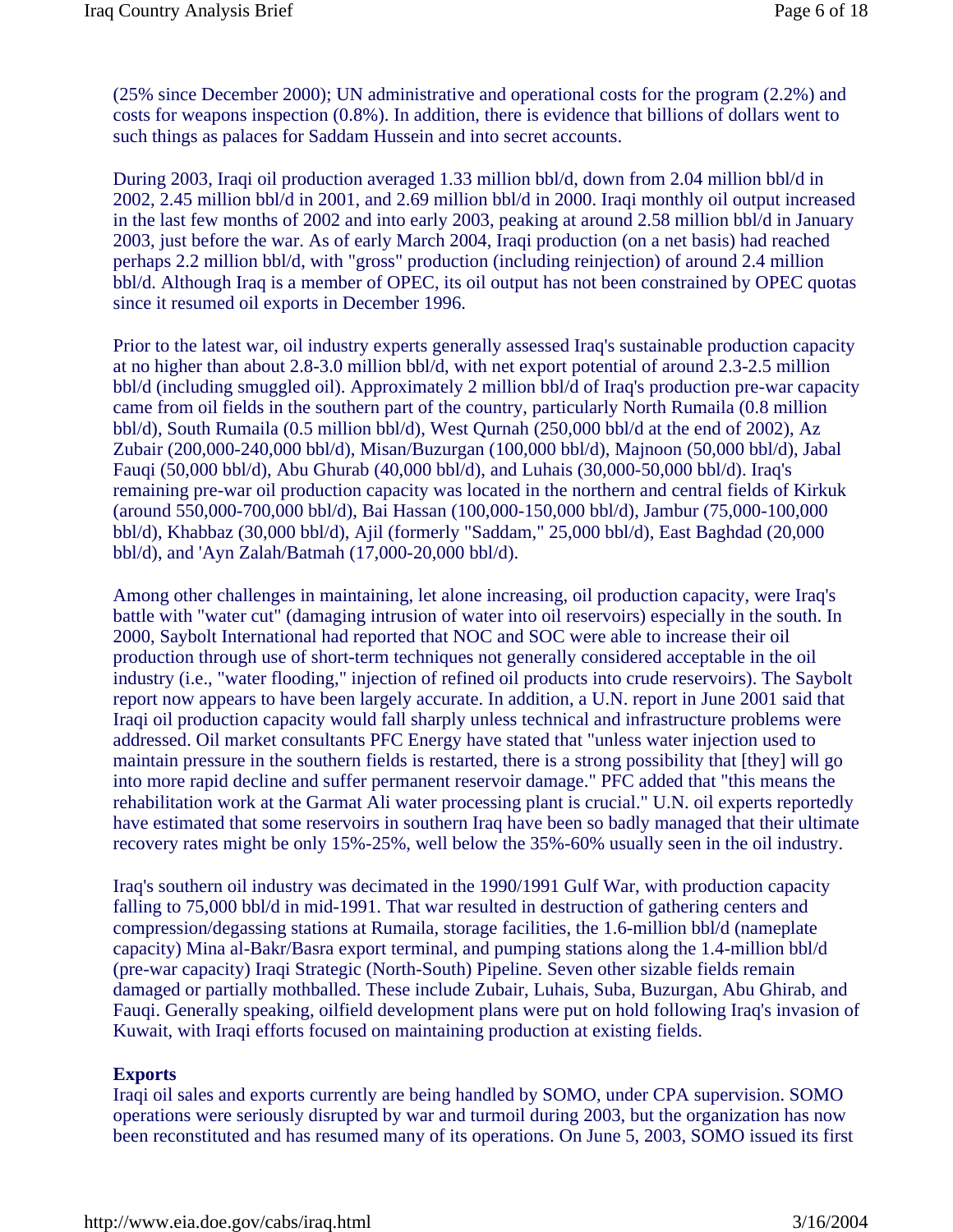oil sales tender since the war started, for 8 million barrels of Kirkuk crude stored in tanks at Ceyhan and 2 million barrels stored at Basra. Dozens of companies placed bids for the oil, with winners including ChevronTexaco, Cepsa, ENI, Repsol, Total, and Tupras. Bids for the Kirkuk oil reportedly ranged around \$2.70-\$3.30 per barrel below dated Brent (f.o.b. Ceyhan). On June 22, a tanker arrived at Ceyhan to load the first oil since March 20, 2003, when the 600,000-barrel tanker "Caithness" completed loading one day after the outbreak of war. On July 3, SOMO issued its second spot tender, for 8 million barrels of Basra Light.

In late July 2003, SOMO signed its first term contracts since the war, for Basra Light oil from Iraq's southern fields. Major purchasers included BP, ChevronTexaco, ConocoPhillips, ENI, ExxonMobil, Marathon Oil, Mitsubishi, Petrobras, Repsol, Shell, Sinochem, Total, and Vitol. As of February 2004, Basrah Light reportedly was being priced at \$4.25 per barrel below dated Brent. On March 8, 2004, SOMO issued a tender for Kirkuk oil via the Turkish port of Ceyhan, the first such sale from Iraq's northern oil fields in a year. The SOMO tender offers 6 million barrels of oil for March 12-19 delivery, to be sold in shipments of 1 or 2 million barrels.

## **Pre-War State of Iraq's Oil Sector**

In December 2002, the Council on Foreign Relations and the Baker Institute released a report on Iraq's oil sector. Among other things, the report concluded that: 1) Iraq's oil sector infrastructure is in bad shape at the moment, being held together by "band-aids," and with a production decline rate of 100,000 bbl/d per year; 2) increasing Iraqi oil production will require "massive repairs and reconstruction ...costing several billions of dollars and taking months if not years;" 3) costs of repairing existing oil export installations alone would be around \$5 billion, while restoring Iraqi oil production to pre-1990 levels would cost an additional \$5 billion, plus \$3 billion per year in annual operating costs; 4) outside funds and large-scale investment by international oil companies will be needed; 5) existing oil contracts will need to be clarified and resolved in order to rebuild Iraq's oil industry, with any "prolonged legal conflicts over contracts" possibly "delay[ing] the development of important fields in Iraq;" and 6) any "sudden or prolonged shut-down" of Iraq's oil industry could result in long-term reservoir damage; 7) Iraq's oil facilities could easily be damaged during any domestic unrest or military operations (in early February 2003, the Patriotic Union of Kurdistan claimed that Iraqi soldiers were mining oil wells in the north of the country in anticipation of war); and 8) given all this, a "bonanza" of oil is not expected in the near future.

According to the *Middle East Economic Survey (MEES)*, problems at Iraqi oil fields include: years of poor oil reservoir management; corrosion problems at various oil facilities; deterioration of water injection facilities; lack of spare parts, materials, equipment, etc.; damage to oil storage and pumping facilities; and more. *MEES* estimates that Iraq could reach production capacity of 4.2 million bbl/d within three years at a cost of \$3.5 billion. The International Energy Agency, in contrast, estimates a \$5 billion cost to raise Iraqi output capacity to 3.7 million bbl/d by 2010, and a \$42 billion cost to raise capacity to 8 million bbl/d by 2030.

## **Status of Oil Development Deals with Foreign Companies**

Prior to the toppling of Iraq's Ba'athist regime, the country reportedly had signed several multibillion dollar deals with foreign oil companies mainly from China, France, and Russia. Deutsche Bank estimated that \$38 billion worth of contracts were signed on new fields -- "greenfield" development -- with potential production capacity of 4.7 million bbl/d if all the deals came to fruition (which Deutsche Bank believed was highly unlikely). The former Ba'athist government reportedly had been growing increasingly frustrated at the failure of these companies actually to begin work on the ground, and had been threatening to no longer sign deals unless firms agreed to do so without delay. Iraqi upstream oil contracts generally required that companies start work immediately, but U.N. sanctions dissuaded companies from doing so for the most part.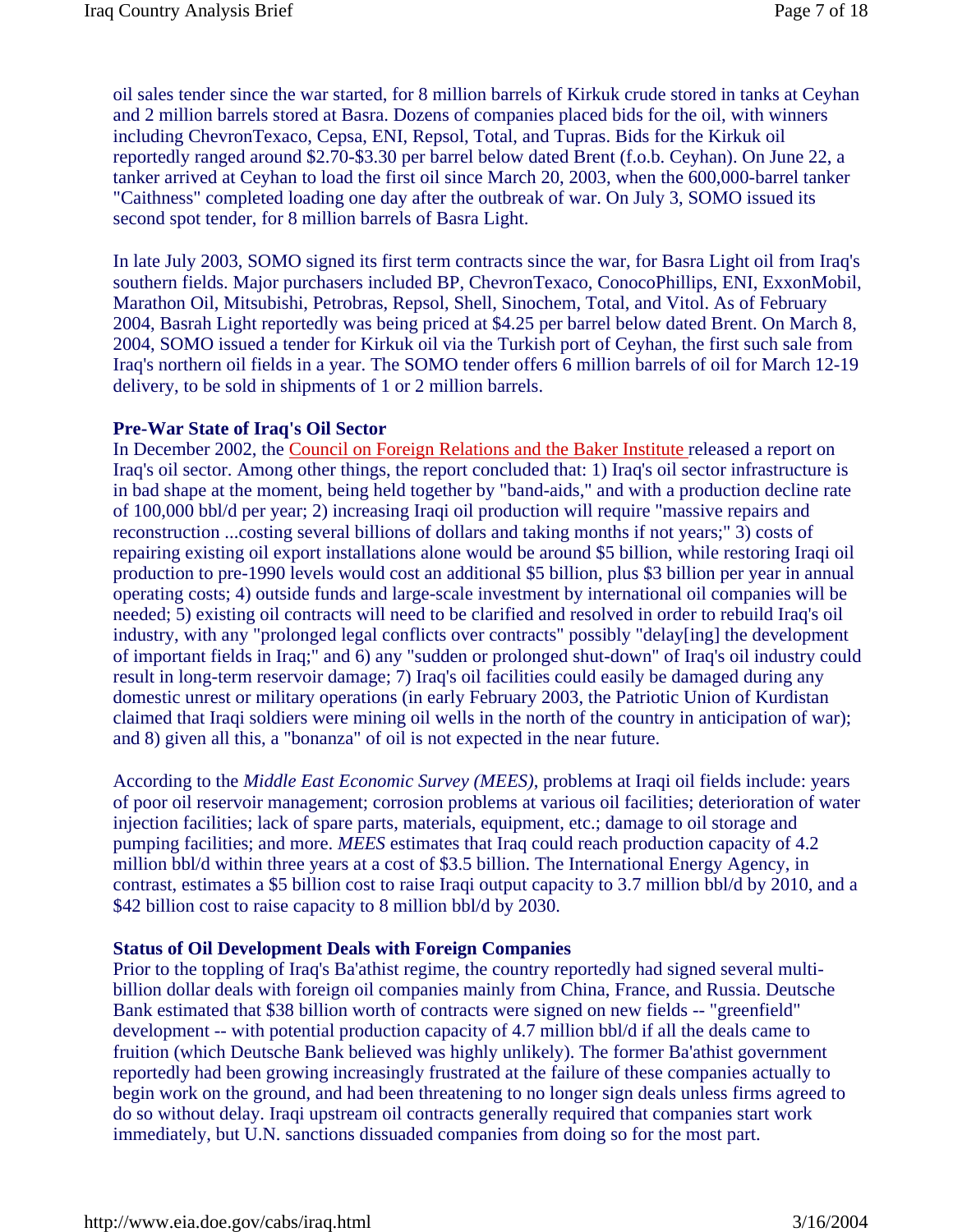Now, following the toppling of Saddam Hussein's regime, the legal status of these agreements is up in the air, increasing the uncertainty level for companies interested in doing business with Iraq. Besides legal issues, companies are also looking for a relatively stable security situation, a functioning government, and other conditions to be in place before they move heavily into the country. In May 2003, Philip Carroll stated that contracts signed under the previous regime would be assessed to determine whether "they were made in the best interests of the Iraqi people." In February 2004, Iraqi Interim Trade and Investment Minister, Ali Allawi, announced that negotiations with potential investors in Iraq's upstream oil sector would be left for an elected, sovereign government, possibly delaying such deals until 2005 at least.

Russia, which is owed billions of dollars by Iraq for past arms deliveries, has a strong interest in Iraqi oil development. This includes a \$3.7 billion, 23-year deal to rehabilitate Iraqi oilfields, particularly the 11-15 billion barrel West Qurna field (located west of Basra near the Rumaila field). West Qurna is believed to have production potential of 800,000-1 million bbl/d. In a surprising development, the Iraqi Oil Ministry had announced in mid-December 2002 that it was severing its contract with the Lukoil consortium on West Qurna due to "fail[ure] to comply" with contract stipulations. Specifically, the Iraqis had cited Lukoil's failure to invest a required \$200 million over three years. Two other, smaller, stakes in West Qurna by Russian companies Zarubezhneft and Mashinoimport apparently were left intact. As of early February 2004, Lukoil reportedly was discussing a Memorandum of Understanding with Iraq's Oil Ministry on West Qurna.

In addition, three exploration and production deals were signed between Iraq and Russian companies (Soyuzneftegaz, Stroytransgas-Oil, and Tatneft, to develop the 100,000-bbl/d Rafidain field, the Western Desert's Block 4, and the Western Desert's Block 9, respectively). Despite all this, Russia's Foreign Ministry had stated that it viewed the Iraqi decision on Lukoil and West Qurna "with regret." In May 2003, Lukoil said it would fight to keep the contract, and Russia's Deputy Foreign Minister said that Russia would seek compensation if contracts signed under the Saddam Hussein regime now were not honored.

In May 2003, another Russian company, Tatneft, set up a joint venture with Germany's MRH in order to win work in Iraq's oil sector. According to Tatneft's President, the company had been close to reaching a deal on exploring Block 9 in Iraq's Western Desert region prior to the war. In October 2001, a joint Russian-Belarus oil company, Slavneft, had signed a \$52 million service contract with Iraq on the 2-billion-barrel, Suba-Luhais field in southern Iraq. Full development of Suba-Luhais could result in production of 100,000 bbl/d (35<sup>o</sup> API) at a cost of \$300 million over three years. In early February 2004, Iraq's Oil Ministry issued a tender for development of Suba-Luhais, with bids due by April 15, 2004.

In early April 2001, Russia's Zarubezhneft received U.N. approval to drill 45 wells in the Ajil (formerly"Saddam") field, plus Kirkuk and Bai Hassan, as part of an effort to reduce water incursion into the fields. The Ajil field contains 3 billion barrels of oil and 5 trillion cubic feet (Tcf) of associated gas. Iraq had been seeking foreign assistance for a second-phase Ajil development, which would raise oil production capacity to 50,000 bbl/d, as well as 300 Mmcf/d of gas.

In January 2004, Iraq's State Company for Oil Projects (SCOP) issued tenders for development of the Khurmala dome -- the largest complex in the Kirkuk field -- with the goal of increasing production at Kirkuk by 100,000 bbl/d. Development of Khurmala is aimed at compensating for declines in output at the mature Kirkuk field. SCOP also invited bids for the Hamrin field, north of Tikrit, for production of 60,000 bbl/d.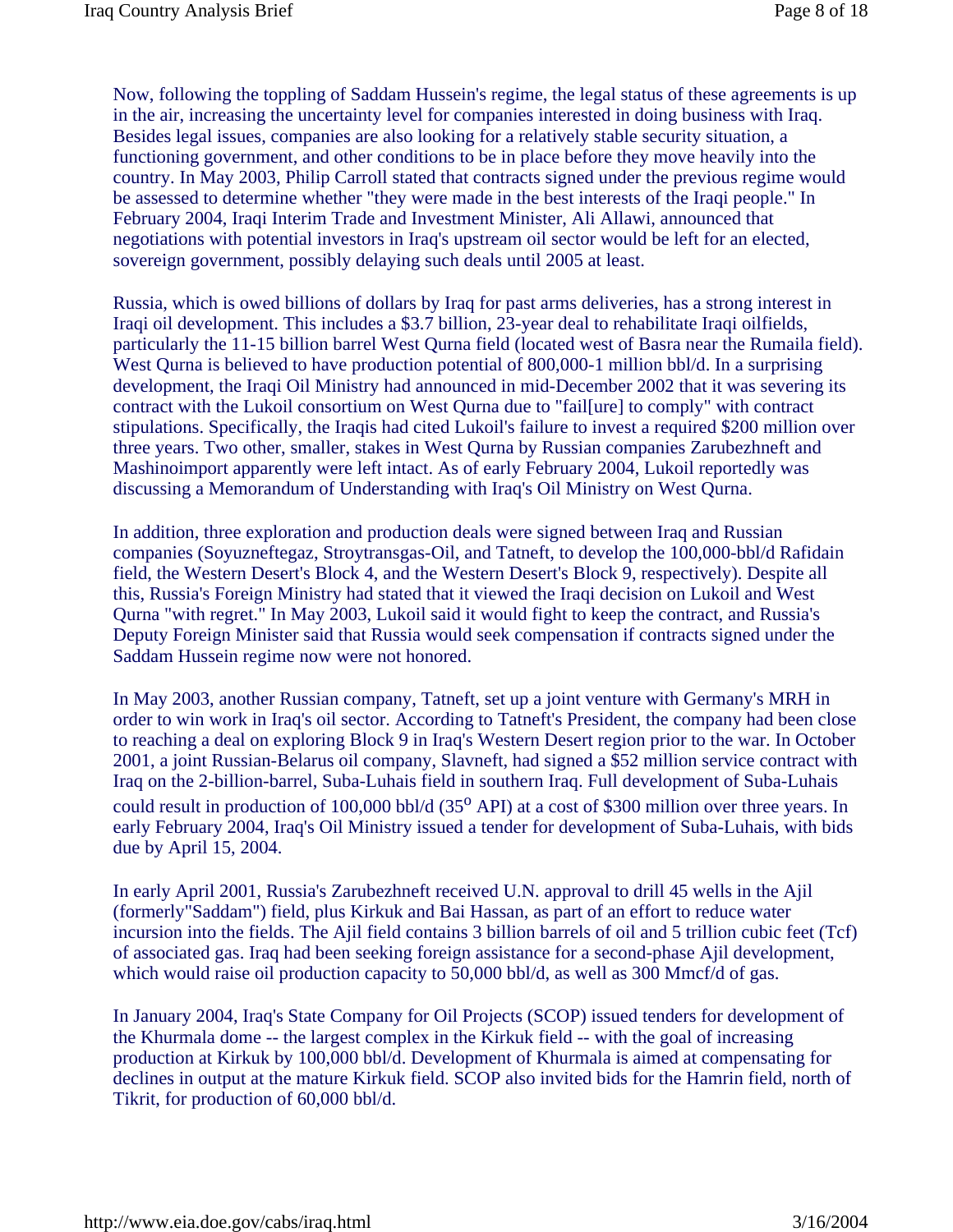Another large oilfield slated for development is Majnoon, discovered by Braspetro of Brazil in 1975, and containing reserves of 11-30 billion barrels of  $28^{\circ}$ -35<sup>o</sup> API oil. Majnoon is located 30 miles north of Basra on the Iranian border. In the 1990s, French company Elf Aquitaine (now merged with Total) negotiated on a possible \$4 billion deal with Iraq on development rights for Majnoon. In 1999, however, TotalFinaElf declined to sign a 23-year production sharing agreement (PSA) with Iraq on Majnoon. Following this, the field reportedly was brought onstream (under a "national effort" program begun in 1999) in May 2002 at 50,000 bbl/d. Future development on Majnoon ultimately could lead to production of 450,000 bbl/d within two years or so at an estimated (according to Deutsche Bank) cost of \$4 billion. Eventually, Majnoon could produce significantly more oil than that, possibly as high as 3 million bbl/d.

In early June 2003, China's National Petroleum Company (CNPC) refuted a comment by Thamir Ghadban that CNPC's contract on the 90,000-bbl/d al-Ahdab development was now "void by mutual agreement." CNPC agreed in 1997 to spend \$1.3 billion on Al-Ahdab, located in southern Iraq, but no progress was made while sanctions remained in place.

The 2.5-5 billion-barrel Halfaya project is the final large field development in southern Iraq. Prior to the war, several companies (BHP, CNPC, Agip/ENI) reportedly had shown interest in Halfaya, which ultimately could yield 200,000-300,000 bbl/d in output at a possible cost of \$2 billion. Smaller fields with under 2 billion barrels in reserves also had received interest from foreign oil companies. These fields included Nasiriya (Eni, Repsol), Tuba (ONGC, Sonatrach, Pertamina), Ratawi (Shell, Petronas, CanOxy), Gharaf (Mashinoimport, Rosneftegasexport), Amara (PetroVietnam), Noor (Syria), and more.

In May 2003, Thamir Ghadban stated that three exploration agreements for blocks in Iraq's Western Desert were still valid. These included Indonesia's Pertamina on Block 3, Russia's Stroitransgas on Block 4, and Indian's Oil and Natural Gas Corp. for Block 8. In January 2003, Stroitransgas signed a \$33.5 million contract for exploration on Block 4, and in July 2003, it indicated its interest in winning post-war business in Iraq. In September 2003, Pertamina announced that it planned to begin oil and gas exploration in Block 3, investing around \$24 million over the next three years. The small Irish company, Petrel Resources, also has expressed interest in exploring and developing oil resources in western Iraq.

## **Oil Export Pipelines**

Under optimal conditions, and including routes through both Syria and Saudi Arabia that are now closed or being utilized for other purposes, Iraq's oil export infrastructure could handle throughput of more than 6 million bbl/d (2.8 via the Gulf, 1.65 via Saudi Arabia, 1.6 via Turkey, and perhaps 300,000 bbl/d or so via Jordan and Syria). However, Iraq's export facilities (pipelines, ports, pumping stations, etc.) were seriously disrupted by the Iran-Iraq War (1980-1988), the 1990/1991 Gulf War, the most recent war in March/April 2003, and periodic looting and sabotage since then. Currently, Iraq has export capacity as high as 2.5 million bbl/d (around 2.0 via the Gulf and 0.3-0.5 via Turkey). Additional export capacity could be added in coming months, though, via the Gulf, Syria, and Turkey.

The 600-mile, Kirkuk-Ceyhan (Turkey) dual pipeline is Iraq's largest crude oil export line. One, 40 inch line has a fully-operational capacity of 1.1 million bbl/d, but reportedly could handle only around 900,000 bbl/d pre-war. The second, parallel, 46-inch line has an optimal capacity of 500,000 bbl/d and was designed to carry Basra Regular exports, but at last report was inoperable. Combined, the two parallel lines have an optimal capacity of 1.5-1.6 million bbl/d. Unfortunately, the pipeline's size has made it a main target for sabotage, with two attacks in June 2003, two in August 2003, two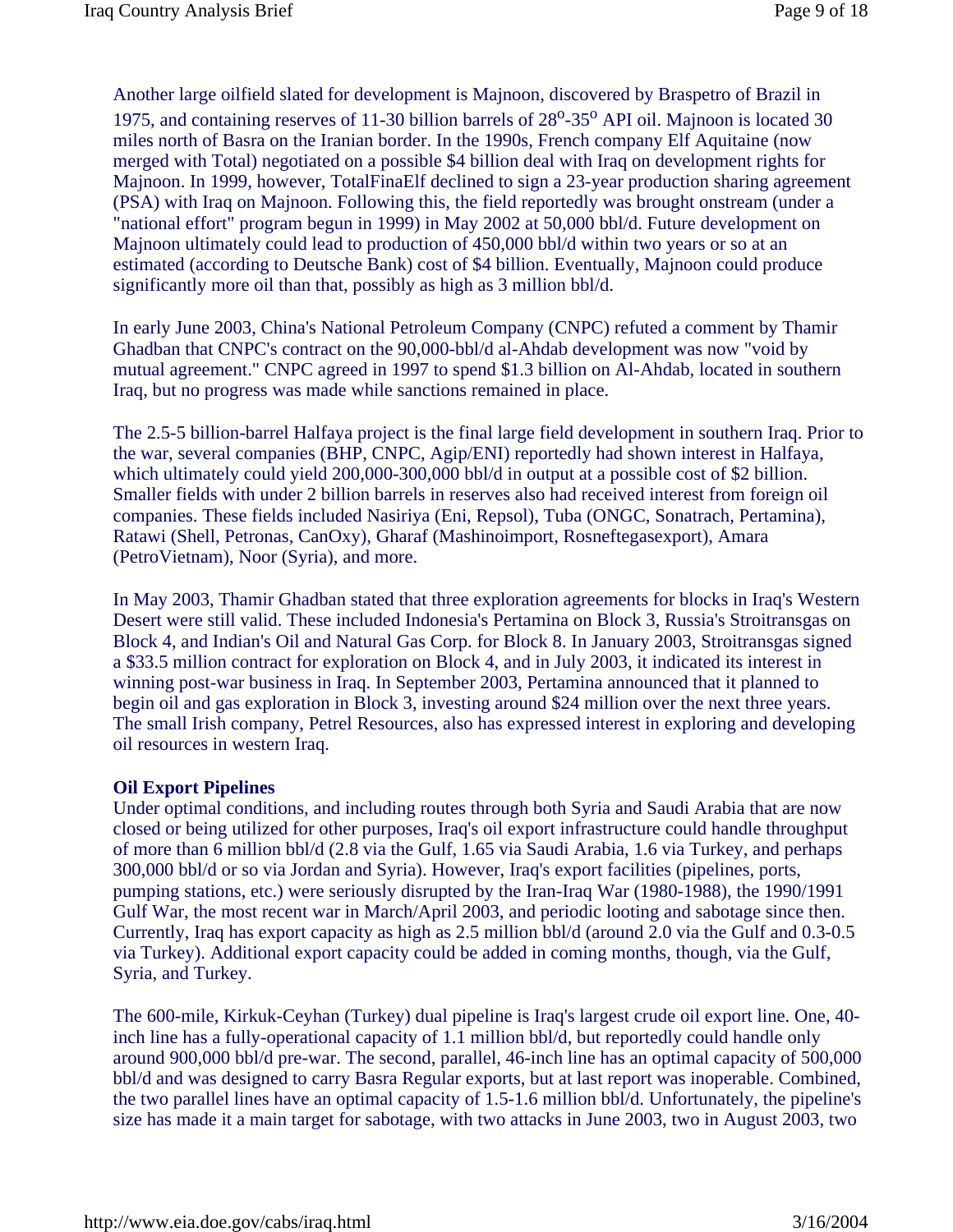more in September 2003, and one in December -- the day after the capture of Saddam Hussein. Currently, Kirkuk-Ceyhan is open (as of early March 2004) but is operating far below capacity (300,000-500,000 bbl/d), with significant repairs still required. Among other problems, the line was damaged by a bridge ("Al Fatah") that collapsed on it after being bombed by U.S. planes during the war. This will require major repairs, including the drilling of a new tunnel under the Tigris River and the laying of a new pipeline. In addition, the IT-1 pumping station on the Kirkuk-Ceyhan line was damaged by looters, but reportedly is operable manually. The IT-2 pumping station on the same line reportedly was looted and destroyed.

At least since 2001 until March 2003, Iraq and Syria were utilizing the 50-year-old, 32-inch Banias oil pipeline in violation of U.N. sanctions. The pipeline, from Iraq's northern Kirkuk oil fields to Syria's Mediterranean port of Banias (and Tripoli, Lebanon), reportedly was being used to transport as much as 200,000 bbl/d of Iraqi oil, mainly from southern Iraq, to Syrian refineries at Homs and Banias. The oil was sold at a significant price discount and freed up additional Syrian oil for export. Iraq and Syria also had talked of building a new, parallel pipeline as a replacement for the Banias line. In March 2003, flows on the pipeline were halted, although the U.S. Defense Department denied that its forces had targeted the line. In early March 2004, it was reported (by Dow Jones) that the Iraq-Syria pipeline was ready for use at 250,000 bbl/d.

During the Iran-Iraq War, Iraq also built a pipeline through Saudi Arabia (called IPSA) to the Red Sea port of Mu'ajiz, just north of Yanbu. IPSA has a design capacity of 1.65 million bbl/d, but was closed after Iraq invaded Kuwait in August 1990. In June 2001, Saudi Arabia expropriated the IPSA line, despite Iraqi protests. In June 2003, Thamir Ghadban said that he hoped Iraq would be able to use the IPSA line again. However, the Saudis have stated that they are not willing to do this, having converted the line to carry natural gas to the Red Sea industrial city of Yanbu for domestic use.

In order to optimize export capabilities (i.e., to allow oil shipments to the north or south), Iraq constructed a reversible, 1.4-million bbl/d "Strategic Pipeline" in 1975. This pipeline consists of two parallel 700,000-bbl/d lines. The North-South system allows for export of northern Kirkuk crude from the Persian Gulf and for southern Rumaila crudes to be shipped through Turkey. During the 1990/1991 Gulf War, the Strategic Pipeline was disabled after the K-3 pumping station at Haditha as well as four additional southern pumping stations were destroyed. In June 2003, the NOC estimated that it would take "a long time" to repair the K-3 pumping station and resume operations on the Strategic Pipeline. The whole system also reportedly is in need of modernization.

In April 2003, there was some discussion of "reopening" the old oil pipeline from Mosul in northern Iraq to Haifa, Israel. The line, which was built in the 1930s, carried 100,000 bbl/d at its peak, but has been closed since Israel's establishment in 1948. Today, however the Mosul-Haifa pipeline is in extremely poor condition (the Iraqi section is completely rusted and the Jordanian section was sold as scrap metal several years ago), and reportedly would require hundreds of millions of dollars to repair/rebuild, even if this were politically feasible. Along those lines, Jordan strongly denied any interest in rebuilding this pipeline at the present time, stating that "the pipeline no longer exists in Jordanian territory."

Jordan and Iraq had agreed in 1998 to build a pipeline for the transport of Iraqi oil to Jordan's 100,000-bbl/d Zarqa refinery, and renewed this commitment in their most recent oil supply agreement. This would eliminate the necessity of transporting oil over 600 miles of highway from Haditha, Iraq, using a fleet of 1,500 tanker trucks, as was done for several years prior to 2003. Eventually, the line was seen as transporting as much as 300,000 bbl/d of Iraqi crude through Jordan, including oil for export. In December 2002, the Jordanian government was evaluating bids on the project from four competing contractors. However, it now seems unlikely that the project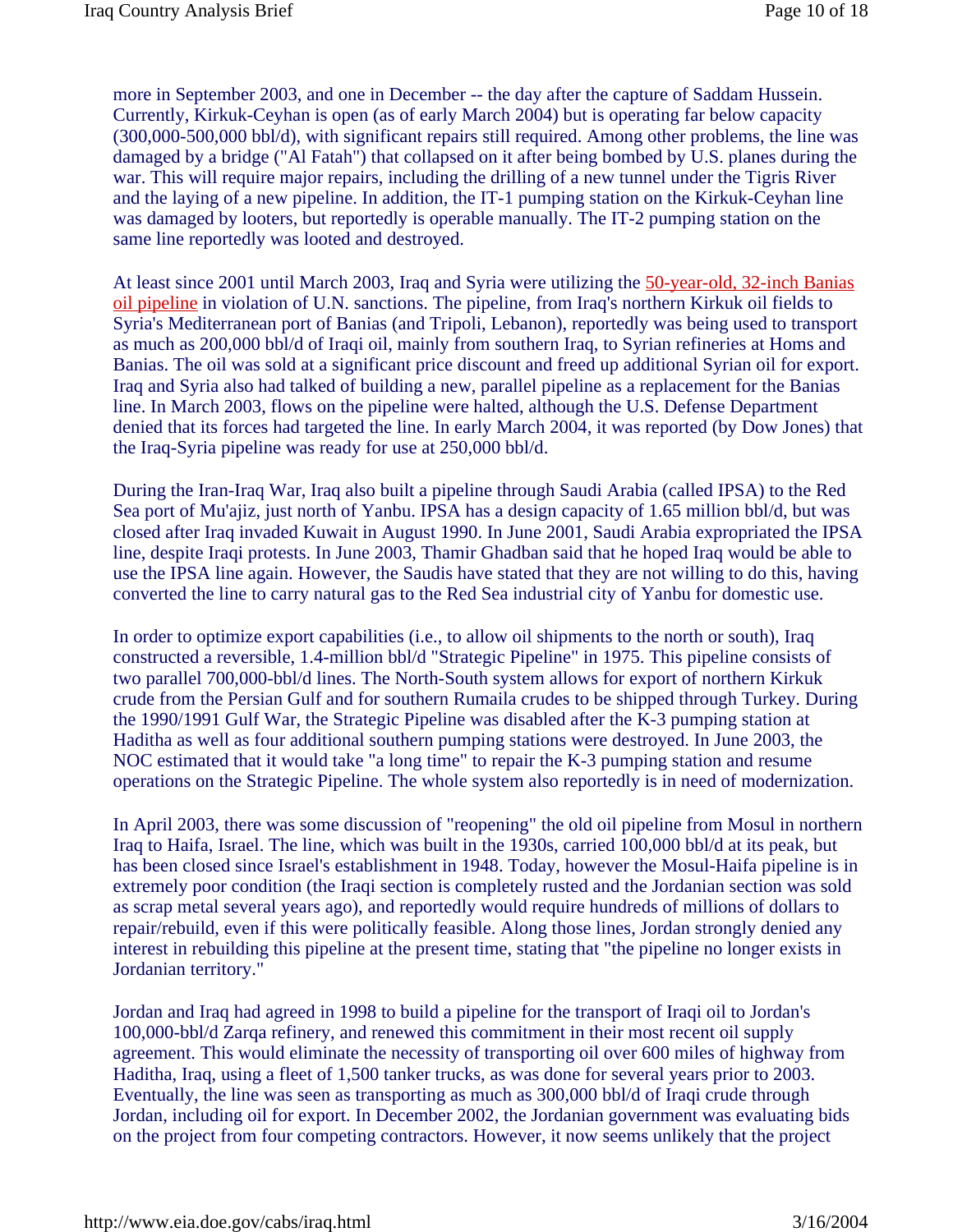will move forward in the near future. With Iraqi oil supplies to Jordan halted since the war started, Jordan has been receiving oil from Kuwait, Saudi Arabia, and the UAE at a discounted price.

In February 2004, there were reports that Iraq was negotiating with Iran on possible construction of a 250,000-bbl/d oil pipeline to the Abadan refinery in southwestern Iran. In exchange, Iran would export a similar volume of its own oil in a so-called "swap" arrangement. The pipeline was discussed by Iraqi Oil Minister al-Uloum visited Tehran in December 2003 and met with Iranian Oil Minister Zanganeh.

#### **Oil Terminals**

In the Persian Gulf, Iraq has three tanker terminals: Basra (formerly known as Mina al-Bakr), Khor al-Amaya, and Khor az-Zubair (which mainly handles dry goods and minimal oil volumes, plus natural gas liquids and liquefied petroleum gas). Basra is Iraq's largest oil terminal, with four 400,000-bbl/d capacity berths capable of handling very large crude carriers (VLCCs). Gulf War damage to Basra (Mina al-Bakr at the time) appears to have been repaired in large part and the terminal reportedly was handling around 1 million bbl/d in early 2003. A full return to Basra port's nameplate capacity (1.6 million bbl/d) would require extensive infrastructure repairs. The port also is constrained by a shortage of storage and oil processing facilities, most of which were destroyed in the Gulf War. Basra's nameplate loading capacity is 85,000 barrels per hour (around 2 million bbl/d), which is significantly above nameplate capacity and suggests that potentially higher volumes of oil than the nameplate capacity could be shipped out of the port.

Iraq's Khor al-Amaya terminal was heavily damaged by Iranian commandos during the Iran-Iraq War (and completely destroyed during Operation Desert Storm in 1991) and has been out of commission since then. In early March 2004, Khor al-Amaya reportedly reopened for oil exports, with initial capacity of 300,000-400,000 bbl/d. Upon full completion of repairs, Iraq projects Khor al-Amaya's capacity will rise to 1.2 million bbl/d. In February 2004, Iraq extended a \$750 million tender for reconstruction at Khor al-Amaya and its other southern ports to March. The tender was originally issued in November 2003. As of late February 2004, international oil companies reportedly were concerned about lifting oil from Khor al-Amaya for security and logistical reasons.

## **Refining**

Iraq's refining capacity as of January 2004 was believed to be 587,500 bbl/d, compared to a nameplate capacity of 700,000 bbl/d. Iraqi refineries are estimated to be running at around 60% capacity utilization rates. Before the latest war, it was believed that Iraq needed to refine 560,000 bbl/d in order to produce 400,000 bbl/d of needed products for domestic consumption. In late April 2003, the Basra refinery restarted at 70,000 bbl/d, or half of its total capacity. As of November 2003, the 150,000-bbl/d plant (design capacity) was experiencing periodic stoppages due to electric power problems and insufficient crude oil supplies, reducing its output to around 125,000 bbl/d.

Overall, Iraq has 10 refineries and topping units, none of which were damaged during the March-April 2003 war itself. The largest refineries are the 310,000-bbl/d Baiji, 150,000-bbl/d Basra, and 100,000-bbl/d Daura plants. Prior to the war in March-April 2003, a lack of light-end products, low quality gasoline, and rising pollution levels because of a lack of water treatment facilities were some of the major problems faced by Iraq's refining sector. Following the war, significant investment will now be needed to perform refinery upgrades (Iraq had identified dozens of such projects prior to the war) and possibly to build new refineries. In February 2004, there were reports that Iraq was planning to offer tenders on two new refineries with a combined 280,000 bbl/d in capacity. The plants would be located at Mosul and at Msaib, south of Baghdad.

At the present time, problems with Iraq's refineries -- stemming largely from post-war looting and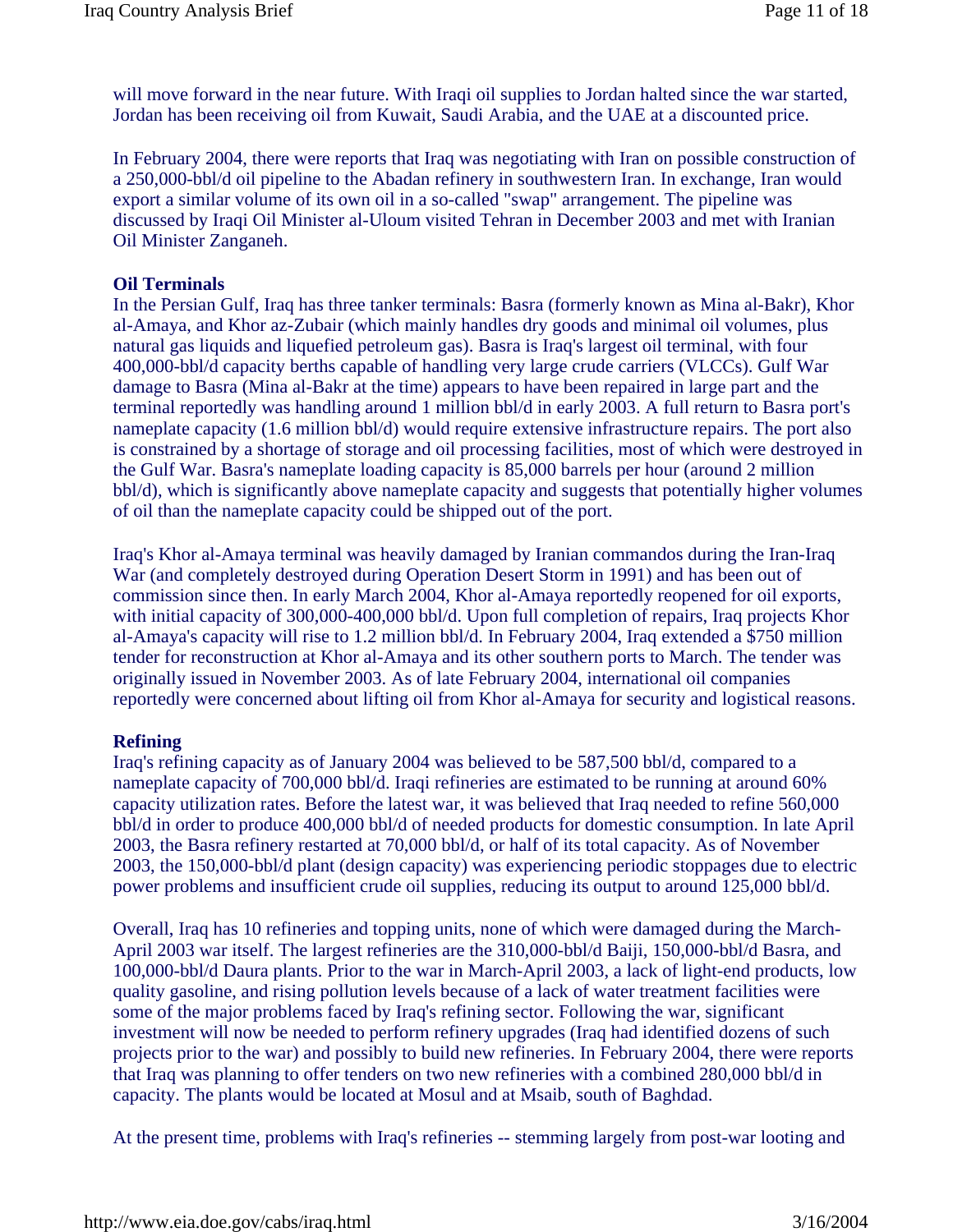sabotage, plus power outages and illegal smuggling of products out of the country-- continue to force the country to import fuel oil for gasoline and liquid petroleum gas (LPG) from neighboring countries (Iran, Jordan, Kuwait, Syria, and Turkey). According to the UNJLC, as of late January 2004, "the Coalition and Ministry of Oil are continuing to import significant quantities of fuel to meet domestic demand. At present, 30% to 40% of overall fuel requirements are imported," with Swiss trader Vitol handling Iraqi gasoline imports from the Mediterranean. Current Iraqi LPG production capacity appears to be only about 25% of demand.

In early January 2004, the U.S. military announced that it was taking over fuel distribution in Iraq from Halliburton, after the U.S. government accused the company of overcharging for fuel deliveries by \$61 million. Within Iraq, gasoline is generally sold for just 5-15 cents per gallon, while Halliburton reportedly was being paid \$2.64 per gallon to import gasoline from Kuwait. In comparison, SOMO reportedly pays around 96 cents per gallon to import gasoline from Kuwait, while the Pentagon's Defense Energy Support Center pays \$1.08-\$1.19 per gallon.

Also as of late January 2004, the UNJLC was reporting that "production levels were stable in the country's three major refineries," and that this had "helped stabilize the domestic fuel market, reducing the effect of panic buying and hoarding." The UNJLC added that "Baiji Refinery, the country's largest, operated at an estimated 85% of capacity; Baghdad's Daura Refinery is thought to have worked at full capacity; and Basra at 75% of capacity. Combined, these refineries process around 350,000-400,000 bpd of crude oil into refined products, out of the 600,000 bpd domestic requirement. Smaller refineries throughout the country may be processing up to a further 100,000 bpd." Overall, the UNJLC reports that, as of late January 2004, "availability of fuel products throughout Iraq [was] generally good. Gasoline (benzene) [was] available at most service stations with a limited black market. The long queues common in December [were] no longer evident.

## **NATURAL GAS**

Iraq contains 110 trillion cubic feet (Tcf) of proven natural gas reserves, along with roughly 150 Tcf in probable reserves. About 70% of Iraq's natural gas reserves are associated (i.e., natural gas produced in conjunction with oil), with the rest made up of non-associated gas (20%) and dome gas (10%). Until 1990, all of Iraq's natural gas production was from associated fields. In 2002, Iraq produced 83 billion cubic feet (Bcf) of natural gas, down drastically from peak output levels of 700 Bcf in 1979. Since most of Iraq's natural gas is associated with oil, progress on increasing the country's oil output will directly affect the gas sector as well. Associated gas often is simply flared off. Significant volumes of gas also are used for power generation and reinjection for enhanced oil recovery efforts.

Iraq plans to increase its natural gas output in order to reduce dependence on oil consumption, to use for petrochemicals production, and possibly for export at some point. Prior to the war in March-April 2003, Iraq had even been developing plans to build a liquefied natural gas terminal. In December 2003, Iraq renewed a natural gas supply agreement with Kuwait that dates back to the 1980s, under which Iraq was to supply natural gas to Kuwait via an overland pipeline. Natural gas used to be pumped from Rumaila into northern Kuwait via a 40-inch, 105-mile pipeline. The gas was used to supply Kuwaiti power stations and LPG plants, but was halted following Iraq's invasion of Kuwait in August 1990. Current plans call for Iraqi gas exports to Kuwait of 50 million cubic feet per day (Mmcf/d) initially, possibly rising to 250 Mmcf/d. In addition, Iraq and Kuwait have discussed joint development of the Siba natural gas field which straddles the two countries border near Iran.

Main sources of associated natural gas are the Kirkuk, Ain Zalah, Butma, and Bai Hassan oil fields in northern Iraq, as well as the North and South Rumaila and Zubair fields in the south. The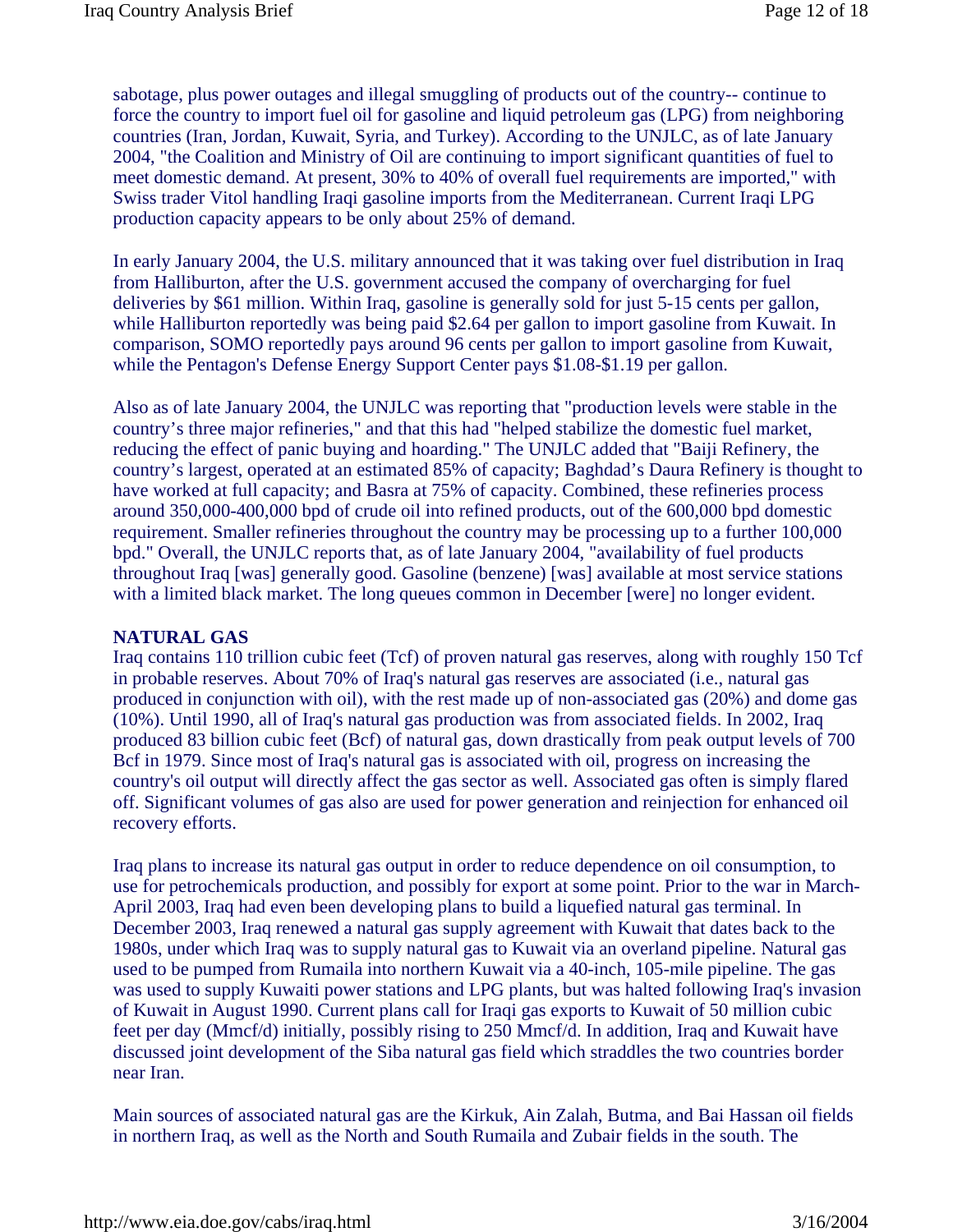Southern Area Gas Project was completed in 1985, but was not brought online until February 1990. It has nine gathering stations and a larger processing capacity of 1.5 billion cubic feet per day. Prior to the March/April 2003 war, natural gas gathered from the North and South Rumaila and Zubair fields is carried via pipeline to a 575-Mmcf/d natural gas liquids (NGL) fractionation plant in Zubair and a 100-Mmcf/d processing plant in Basra. At Khor al-Zubair, a 17.5-million-cubic-foot LPG storage tank farm and loading terminals were added to the southern gas system in 1990. After the 2003 war, gas gathering and treatment facilities in southern Iraq reportedly deteriorated to the point that most gas produced in the area was simply flared off. The North Rumaila gas plant was scheduled to start up in December 2003 and to boost gas utilization by around 500 Mmcf/d. In addition, Iraq is looking at plans for increasing associated natural gas processing capability in Zubair and West Qurna and to reduce gas flaring.

Iraq's only non-associated natural gas production is from the al-Anfal field (200 Mmcf/d of output) in northern Iraq. Al-Anfal production, which began in May 1990, is piped to the Jambur gas processing station near the Kirkuk field, located 20 miles away. Al-Anfal's gas resources are estimated at 4.5 Tcf, of which 1.8 Tcf is proven. In December 2001, Russia's Gazprom reportedly was negotiating possible development of al-Anfal. In November 2001, a large non-associated natural gas field reportedly was discovered in the Akas region of western Iraq, near the border with Syria, and containing an estimated 2.1 Tcf of natural gas reserves. It is not clear whether the field is associated or non-associated.

Besides al-Anfal, Iraq has four large non-associated natural gas fields (Chemchamal, Jaria Pika, Khashm al Ahmar, Mansuriya) located in Kirkuk and Diyala provinces. In February 2000, Iraq's Oil Ministry named Agip and Gaz de France as leaders on a \$2.3 billion PSA (production sharing agreement) project to develop these fields, which reportedly have total recoverable reserves of more than 10 Tcf.

Currently, Iraq has a major natural gas pipeline with the capacity to supply around 240 MMcf/d to Baghdad from the West Qurna field. The 48-inch line was commissioned in November 1988, with phases II and III of the project never completed due to war and sanctions. The last two phases of the pipeline project were meant to supply Turkey. Iraq's Northern Gas System, which came online in 1983, was damaged during the Gulf War as well as by the Kurdish rebellion of March 1991. The system supplied LPG to Baghdad and other Iraqi cities, as well as dry gas and sulphur to power stations and industrial plants. Iraq also has a Southern Gas System, which came online in 1985.

#### **ELECTRIC POWER**

As of February 2004, indications were that Iraq had no more than 4,000-4,500 MW of power generating capacity, an improvement from several months ago but still below the amount needed (6,000 MW) to satisfy peak Iraqi summer demand. Baghdad alone is estimated to require 2,400 MW of power during the summer's extreme heat for refrigeration and air conditioning, but received perhaps half that amount during the summer of 2003. The Daura plant, which supplies the capital, was only running at 30% capacity as of late July 2003, while power lines between the Baiji facility, which also serves Baghdad, had been cut or looted. As a result, the CPA introduced a rationing system for the entire country, except for Basra, with three hours on and three hours off. In late February 2004, the CPA announced that it had opened a 184-MW mobile power plant, comprised of eight portable diesel generators, in Baiji. The plant is slated to increase overall Iraqi power generating capacity and specifically to provide power to the nearby Baiji oil refinery, which has experienced numerous power interruptions in recent months.

For 2004, the US Agency for International Development (AID) reportedly plans to spend nearly \$500 million to add 1,000 MW of electric generating capacity by the end of the year. This will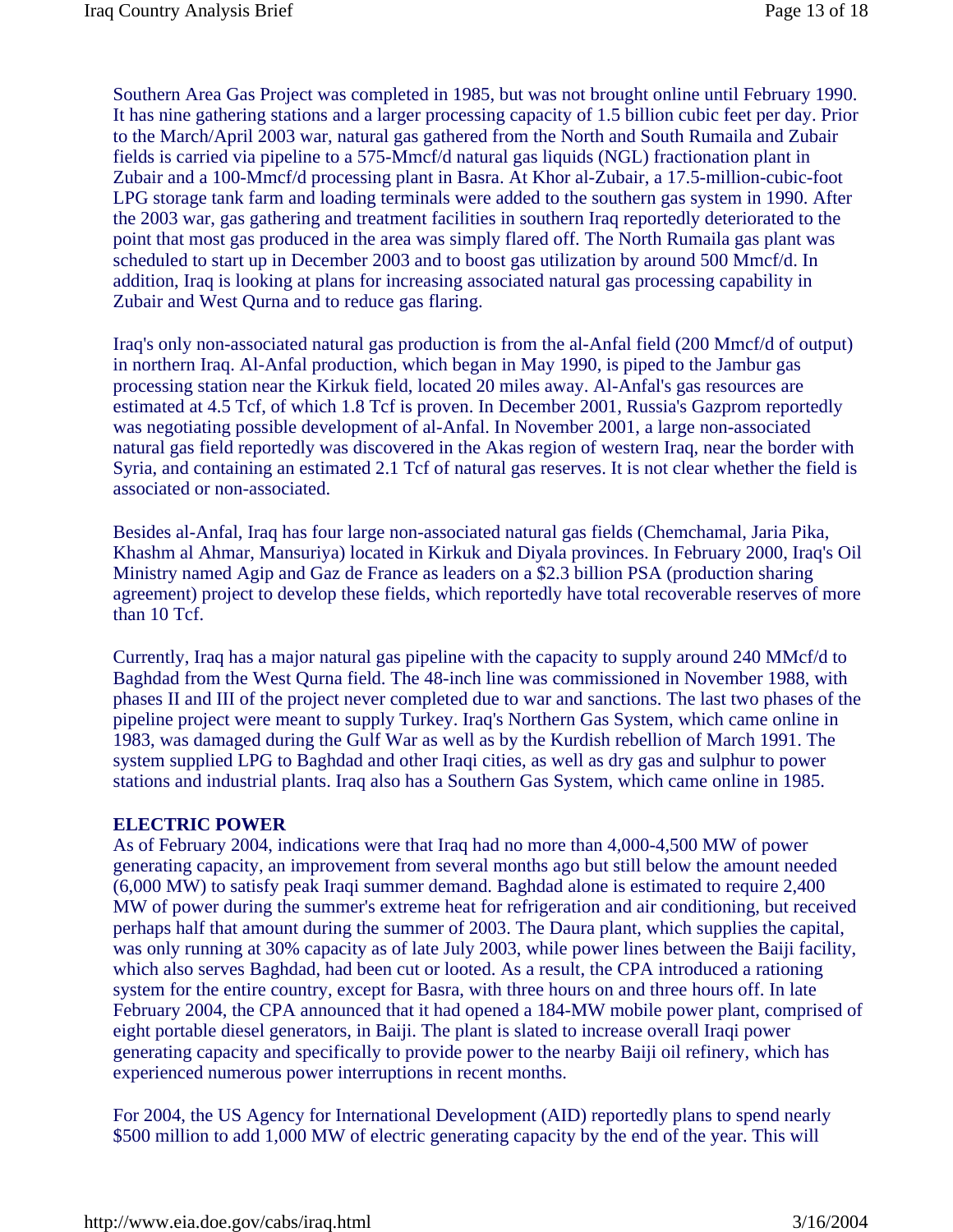include rehabilitation of the Bayji power plant, plus new plants in Kirkuk, South Baghdad and Mussayib. Plans also include repair of power transmission lines (132-kilovolt and 400-kilovolt) and towers, many of which are still out of commission due to sabotage and looting. Overall, Iraq's electricity ministry would like to reach 7,000 MW of capacity by the summer, and at least 9,000 MW of capacity by the end of 2004 (and 15,000 MW in the next few years), but this looks optimistic at present. The World Bank estimates that restoring and improving Iraq's electric power sector will require about \$12 billion in investment, more than double the \$6 billion that the U.S. Congress appropriated in the fall of 2003. Iraqi Electricity Minister, Ayham al-Sammarai, reportedly has drawn up a list of 200 power projects that he hopes to start by 2006, at a cost of \$6 billion. In the meantime, Iraq has reached deals with Syria to provide Iraq with 50 MW of power, and Turkey for another 200 MW (plus an additional 500 MW of mobile power generators). In January 2004, al-Samarrai said that Iraq intended to allow independent power projects, on both Build-Own-Transfer (BOT) and Build-Own-Operate (BOO) bases.

Around 85%-90% of Iraq's national power grid (and 20 power stations) was damaged or destroyed in the 1990-1991 Gulf War. Existing generating capacity of 9,000 megawatts (MW) in December 1990 was reduced to only 340 MW by March 1991. In early 1991, transmission and distribution infrastructure also was destroyed, including the 10 substations serving Baghdad and about 30% of the country's 400-kilovolt (kV) transmission network. In early 1992, Iraq stated that it had restarted 75% of the national grid, including the 1,320-MW Baiji and Mosul thermal plants as well as the Saddam Dam. The U.N. Iraq Program estimated in November 2002 that Iraq's generating capacity was 4,300-4,400 MW, and that the country's generating capacity could reach 5,900 MW by the summer of 2004, with several power stations (Al-Quds, Beji, Hamrin,Yousfiya, Rumaila -- all gasfired) under construction and several others (Dibs, Hart, Najaf, Nassriya -- gas and thermal) awaiting approval and/or funds.

*Sources for this report include: Agence France Presse; APS Review Oil Market Trends; Associated Press; BBC Summary of World Broadcasts; Business Week; CIA World Factbook; Deutsche Bank; Dow Jones; The Economist; Economist Intelligence Unit (EIU) Viewswire; Energy Compass; Energy Intelligence Briefing; Financial Times; Global Insight; Gulf News; Hart's Africa Oil and Gas; Heritage Foundation; Interfax News Agency; Janet Matthews Information Services (Quest Economic Database); Los Angeles Times; Middle East Economic Digest (MEED); Middle East Economic Survey (MEES); Nefte Compass; New York Times; Oil & Gas Journal; Oil Daily; Petroleum Economist; Petroleum Finance Company (PFC); Petroleum Finance Week; Petroleum Intelligence Weekly; Platt's Oilgram News; Reuters; Russian Oil and Gas Report; Stratfor; U.N. Office of the Iraq Programme; U.S. Energy Information Administration; Washington Post; Weekly Petroleum Argus; World Markets Research Centre.*

## **COUNTRY OVERVIEW**

**Head of Government:** N.A. For a discussion of Iraq's current governing structure, please see above. **Independence:** October 3, 1932 **Population (2003E):** 24.7 million **Location/Size:** Middle East/168,709 square miles, slightly more than twice the size of Idaho. **Major Cities:** Baghdad (capital), Basra, Mosul, Karbala, Kirkuk **Languages:** Arabic, Kurdish **Ethnic Groups:** Arab 75-80%, Kurdish 15-20%, Turkmen, Assyrian, or other 5% **Religions:** 97% Muslim (Shi'a 60-65%, Sunni 32-37%), Christian or other (3%)

# **ECONOMIC OVERVIEW**

**Currency:** New Iraqi Dinar (NID)

**Unofficial Exchange Rate (1/23/04E):** US\$1=ID 1,300, compared to around US\$1=ID1,950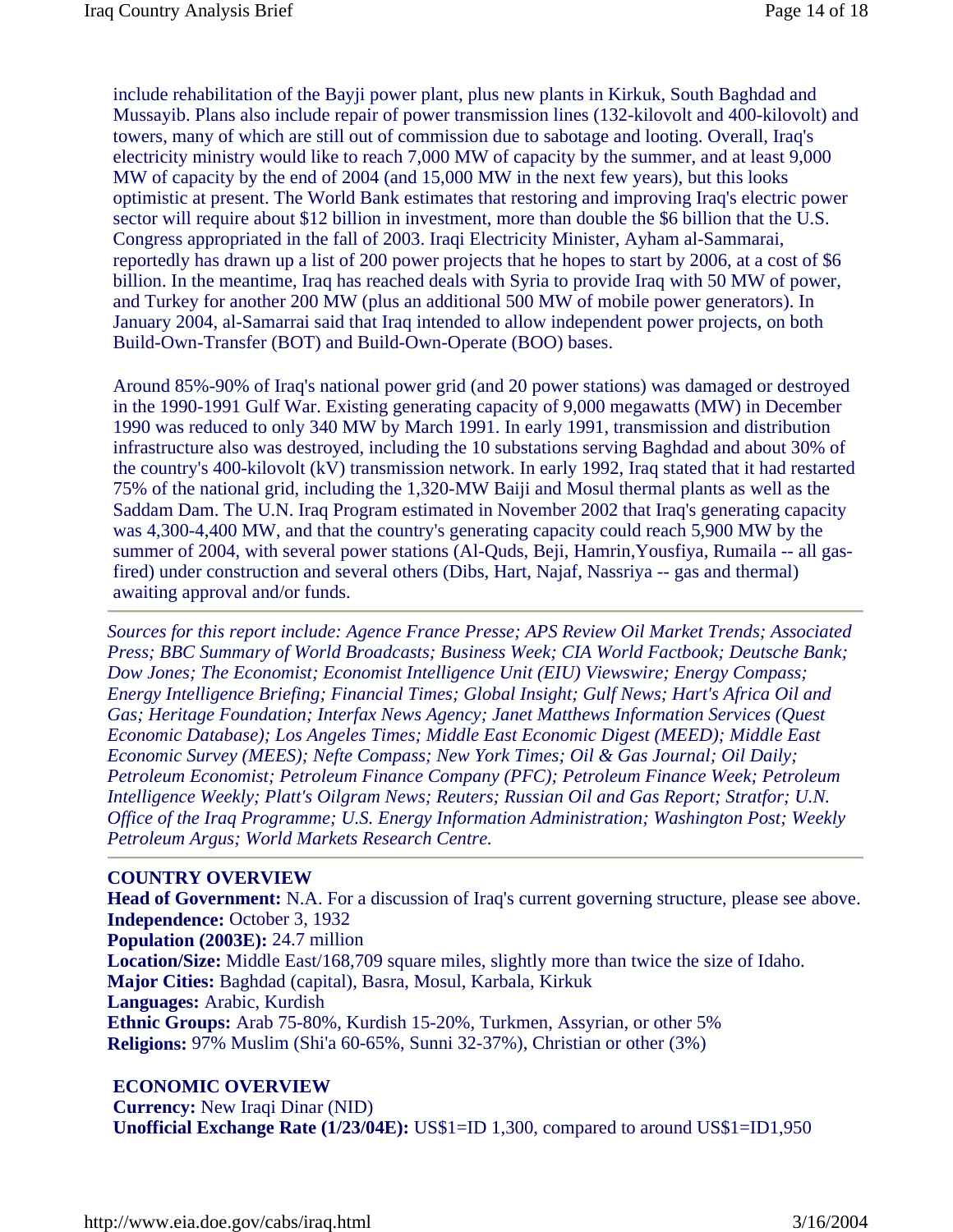following the launch of the NIC in mid-October 2003

**Gross Domestic Product (at market exchange rates) (2003E):** \$25 billion **(2004F):** \$40 billion **Real GDP Growth Rate (Global Insight: Base Case Scenario) (2002E):** 5.5% **(2003E):** -21.2% **(2004F):** 39.7%

**Inflation Rate (Global Insight: Base Case Scenario) (consumer prices) (2002E):** 24.6% **(2003E):** 10.7% **(2004F):** 4.9%

**Major Export Products (2003):** Crude oil and oil products

**Major Import Products (2003):** Food, medicine, consumer goods

**Merchandise Exports (2002E):** \$13.0 billion

**Merchandise Imports (2002E):** \$7.8 billion

**Merchandise Trade Balance (2002E):** \$5.2 billion

**Current Account Balance (2002E):** \$2.3 billion

**Oil Export Revenues (2003E)**: \$9.6 billion **(2004F):** \$16.6 billion

**Oil Export Revenues/Total Export Revenues**: 90% or more

**External Debt (2004E):** estimates range upwards from \$100 billion, depending on what is counted

#### **ENERGY OVERVIEW**

**Minister of Oil:** Ibrahim Bahr Al Uloum replaced Thamir Ghadban on September 1, 2003 **Proven Oil Reserves (1/1/04E):** 115.0 billion barrels (around 75 billion barrels of which has not yet been developed; "probable" and "possible" reserves are as high as 220 billion barrels) **Current Net Oil Production (3/04E):** 2.2 million bbl/d (gross production is around 2.4 million bbl/d, including 200,000 bbl/d of "reinjection" and other "unaccounted for" oil)

**Latest Annual Oil Production (2003E):** 1.33 million bbl/d

**Pre-War Oil Production (January-February 2003E):** 2.58 million barrels per day (bbl/d), with around 2.1 million bbl/d of exports

**Oil Production (2002E):** 2.04 million barrels per day (bbl/d), of which 2.02 million bbl/d was crude oil

**Pre-war Oil Production Capacity, Maximum Sustainable:** 2.8-3.0 million bbl/d (declining by about 100,000 bbl/d per year)

**Current Oil Production Capacity, Maximum Sustainable (3/04E):** 2.2 million bbl/d **Oil Export Routes:** Kirkuk-Ceyhan pipeline; Mina al-Bakr port; to Jordan and Turkey via truck; reportedly to Syria via the Kirkuk-Banias pipeline; smuggling by boat along the Gulf coast **Oil Consumption (2002E):** 460,000 barrels per day (bbl/d) **(2003E):** 300,000-350,000 bbl/d **(3/04E):** 400,000 bbl/d

**Net Oil Exports (2002E):** 1.58 million bbl/d **(2003E):** 0.9-1.0 million bbl/d **(2004F):** 1.8 million bbl/d

**U.S. Oil Imports from Iraq (2002E):** 459,000 bbl/d (down from 795,000 bbl/d during 2001) **(2003E):** 470,000 bbl/d

**Crude Oil Refining Capacity (1/1/04E):** 587,500 bbl/d (according to the *Oil and Gas Journal*) **Natural Gas Reserves (1/1/04E):** 110 trillion cubic feet (Tcf)

**Natural Gas Production/Consumption (2002E):** 83 billion cubic feet (Bcf)

**Electricity Generation Capacity (2002E):** 4.3-4.4 gigawatts (90% thermal) **(3/04E):** 4.0-4.5 gigawatts

**Electricity Production (2001E):** 36.0 billion kilowatthours

## **ENVIRONMENTAL OVERVIEW**

**Total Energy Consumption (2001E):** 1.08 quadrillion Btu\* (0.3% of world total energy consumption)

**Energy-Related Carbon Emissions (2001E):** 20.0 million metric tons of carbon (0.3% of world total carbon emissions)

**Per Capita Energy Consumption (2001E):** 45.6 million Btu (vs U.S. value of 341.8 million Btu)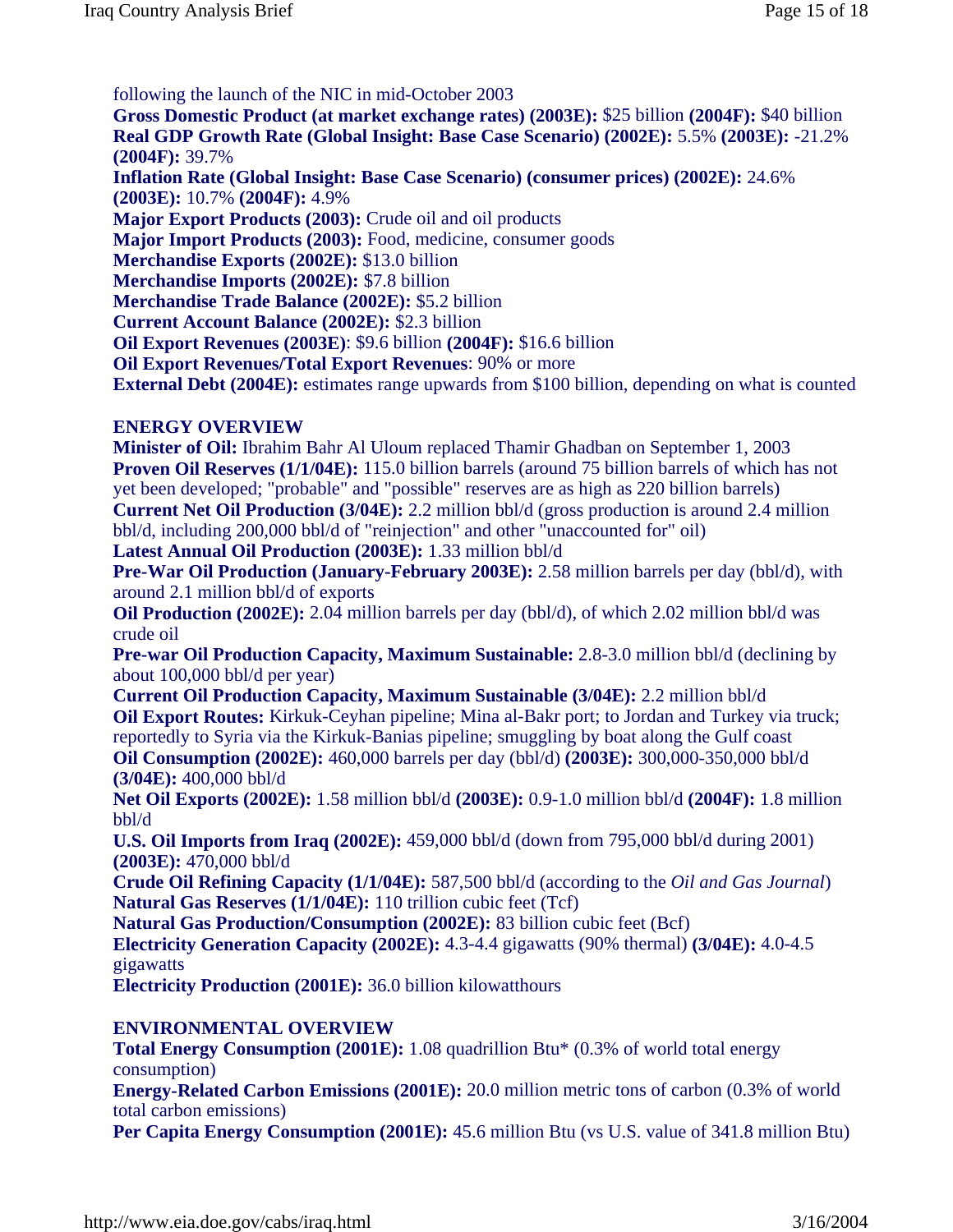**Per Capita Carbon Emissions (2001E):** 0.85 metric tons of carbon (vs U.S. value of 5.5 metric tons of carbon)

**Energy Intensity (2000E):** 13,172 Btu/ \$1995 (vs U.S. value of 11,014 Btu/ \$1995)\*\* **Carbon Intensity (2000E):** 0.24 metric tons of carbon/thousand \$1995 (vs U.S. value of 0.17 metric tons/thousand \$1995)\*\*

**Fuel Share of Energy Consumption (2001E):** Oil (90%), Natural Gas (9%); Hydroelectric (<1%) **Fuel Share of Carbon Emissions (2001E):** Oil (90%), Natural Gas (10%)

**Status in Climate Change Negotiations:** Iraq is not a signatory to the United Nations Framework Convention on Climate Change or to the Kyoto Protocol.

**Major Environmental Issues:** Under Saddam Hussein, government water control projects drained most of the inhabited marsh areas east of An Nasiriyah by drying up or diverting the feeder streams and rivers. A once sizable population of "Marsh Arabs," who have inhabited these areas for thousands of years, were displaced, while the destruction of the natural habitat harmed the area's wildlife populations. Other problems include inadequate supplies of potable water, development of

Tigris-Euphrates Rivers system contingent upon agreements with upstream riparian Turkey, air and water pollution, soil degradation (salination) and erosion, and desertification.

**Major International Environmental Agreements:** A party to the Law of the Sea and the Nuclear Test Ban.

\* The total energy consumption statistic includes petroleum, dry natural gas, coal, net hydro, nuclear, geothermal, solar, wind, wood and waste electric power. \*\*GDP based on EIA International Energy Annual 2001

# **OIL AND GAS INDUSTRY**

**Major Oil Fields (proven reserves - billion barrels, 2004E):** Majnoon (12-30), West Qurna (11.3-15.0), East Baghdad (11+), Kirkuk (10+), Rumaila (10+), Bin Umar (6+), Rattawi (3.1), Halfaya (2.5-4.6), Nassiriya (2-2.6), Suba-Luhais (2.2), Tuba (1.5), Khurmala (1.0), Gharaf (1.0- 1.1), Rafidain (0.7), Amara (0.5)

**Oil Refineries (crude refining capacity bbl/d, 2004E):** Baiji (310,000), Basra (150,000), Daura (100,000), Khanakin (12,000), K-3/ Haditha (7,000), Muftiah (4,500), Qayarah Mosul (2,000), Kirkuk (2,000)

**Major Ports:** Mina al-Bakr, Khor al-Amaya, Khor al- Zubair, Umm Qasr

**Major Pipelines (nameplate capacity):** *Kirkuk-Ceyhan (Dortyol) Pipeline* - around 1.5-1.6 million bbl/d (currently partly operational); *Iraq-Saudi Arabia Pipeline* (IPSA1, 2) - possibly 1.65 million bbl/d (closed by Saudi Arabia in 1990 and now being used for domestic natural gas shipments); *Banias/Tripoli Pipeline* - possibly 0.3 million bbl/d (currently closed); *Iraq Strategic Pipeline* - less than 1.4 million bbl/d (reversible, internal transportation only)

# **LINKS**

For more information on Iraq, see these other sources on the EIA web site: Iraq Chronology: 1980-2004 EIA - Country Information on Iraq

Links to other U.S. government sites: CIA World Factbook - Iraq CIA Iraq Oil Map Coalition Provisional Authority Home Page US Dept. of Commerce Iraq Reconstruction Task Force US State Dept. Iraq Reconstruction Contracts Page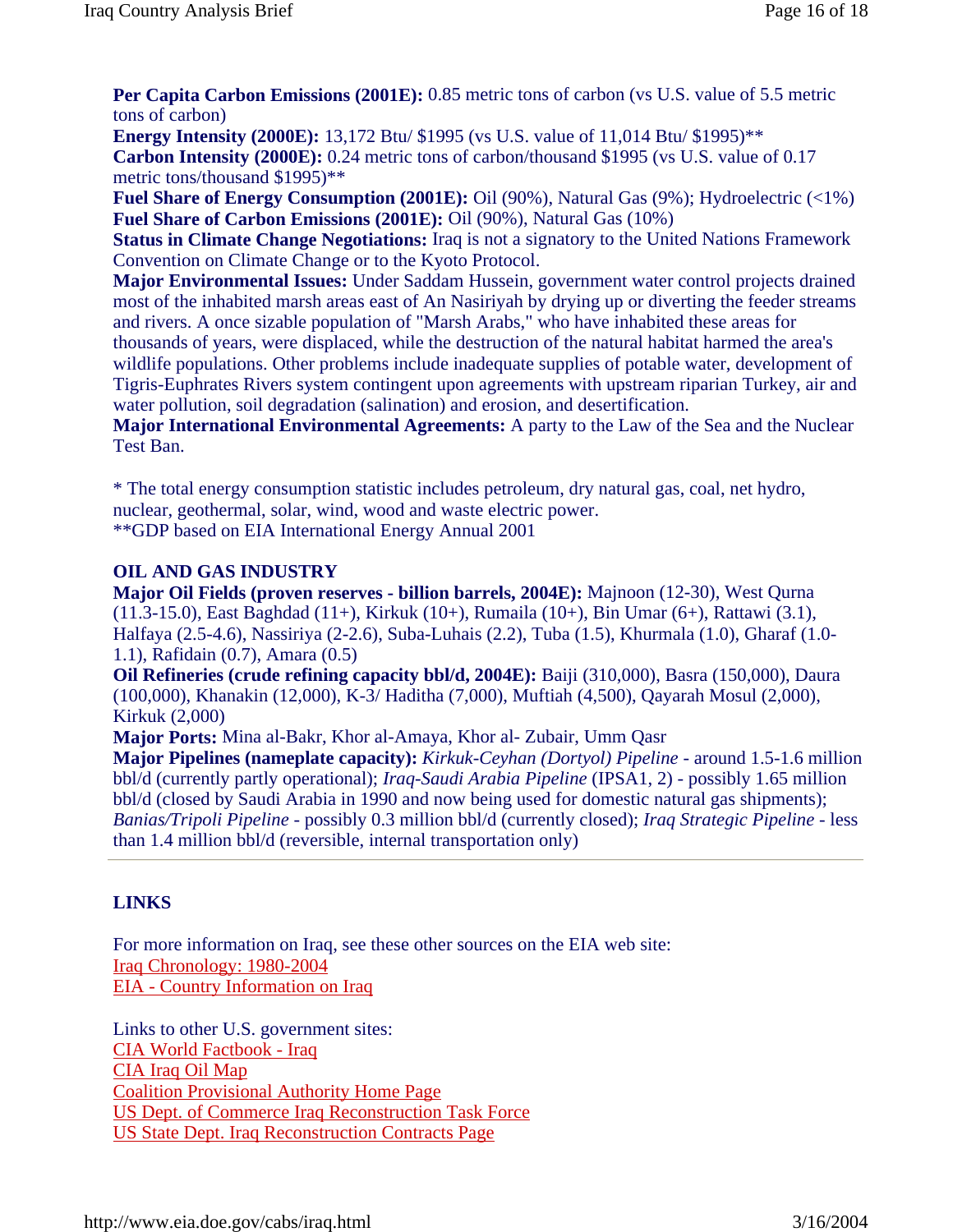US State Dept. International Information Programs: Iraq U.S. Office of Foreign Assests Control (for information on Iraqi Sanctions) Radio Free Europe "Iraq Report" U.S. State Department's Consular Information Sheet - Iraq State Dept. Iraq information US Agency for International Development Iraq page Library of Congress -- Iraq Country Study

The following links are provided solely as a service to our customers, and therefore should not be construed as advocating or reflecting any position of the Energy Information Administration (EIA) or the United States Government. In addition, EIA does not guarantee the content or accuracy of any information presented in linked sites.

UN Office of the Iraq Program U.N. Security Council Resolutions Relating to Iraq International Atomic Energy Agency (IAEA) and Iraq Permanent Mission of Iraq to the United Nations University of Texas at Austin -- Iraq Page Perry Castaneda Collection: Iraq Maps University of Pennsylvania -- Middle East Center Baker Institute/Council on Foreign Relations Iraq Study Planet Arabia.com BBC "After Saddam" page Washington Post "War in Iraq" page Online NewsHour: "The New Iraq" Iraq Daily BBC Iraq Oil Map AME Info Middle East Business Information CSIS: Electric Power Sector in Iraq (presentation by Major General Robert Griffin)

If you liked this Country Analysis Brief or any of our many other Country Analysis Briefs, you can be automatically notified via e-mail of updates. You can also join any of our several mailing lists by selecting the listserv to which you would like to be subscribed. The main URL for listserv signup is http://www.eia.doe.gov/listserv\_signup.html. Please follow the directions given. You will then be notified within an hour of any updates to Country Analysis Briefs in your area of interest.

Return to Country Analysis Briefs home page

File last modified: March 10, 2004

Contact:

Lowell Feld lfeld@eia.doe.gov Phone: (202)586-9502 Fax: (202)586-9753

**EIA Home Contact Us**